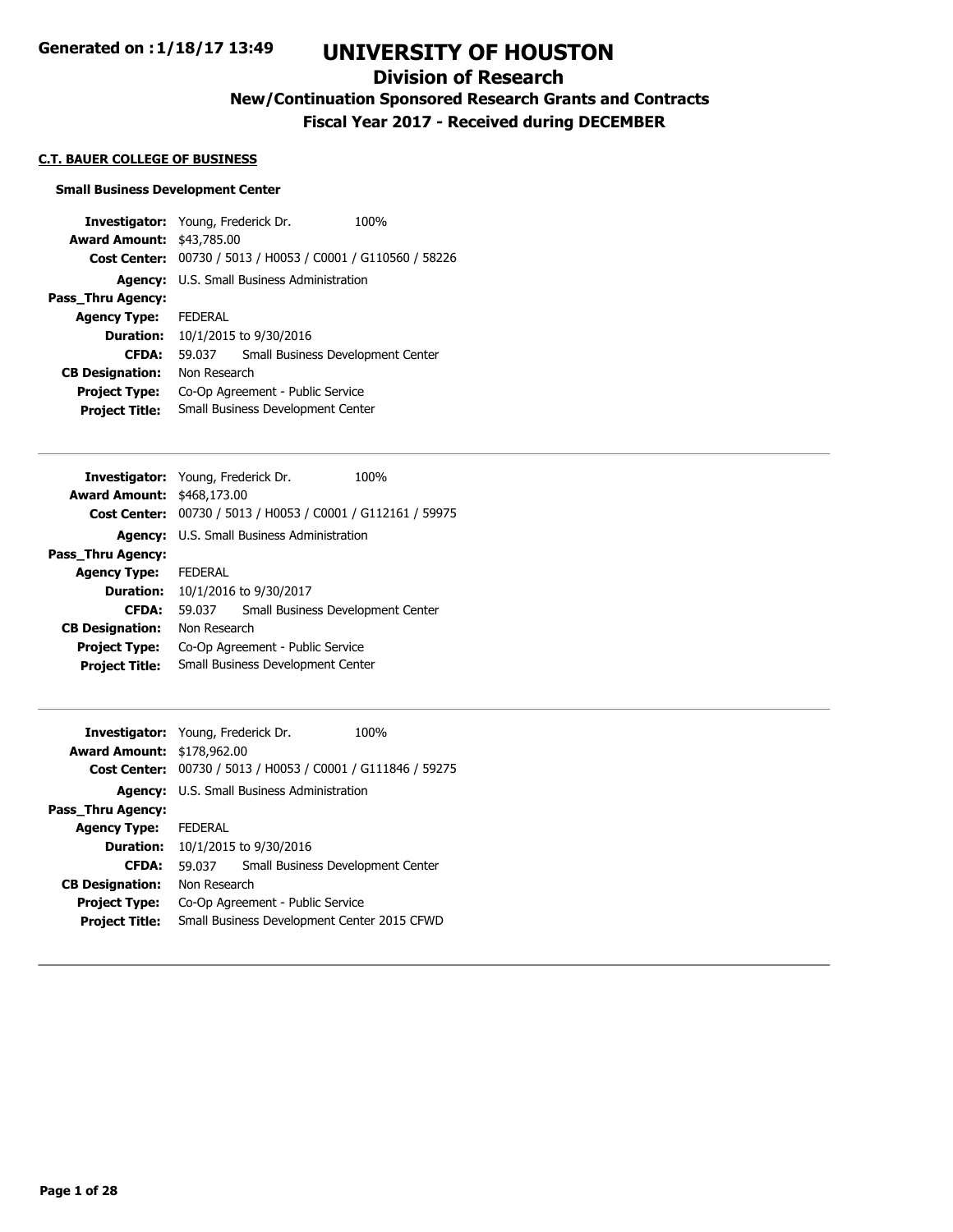## **Division of Research**

## **New/Continuation Sponsored Research Grants and Contracts**

**Fiscal Year 2017 - Received during DECEMBER**

#### **COLLEGE OF EDUCATION**

#### **Consistency Mgmt and Coop Disc**

**Investigator:** Freiberg, H. Jerome Dr. 100% **Award Amount:** \$25,000.00 **Cost Center:** 00730 / 5019 / H0063 / B0100 / C112015 / 60098 **Agency:** Aldine Independent School District **Pass\_Thru Agency: Agency Type:** LOCAL **Duration:** 7/1/2016 to 6/30/2017 **CFDA: CB Designation:** Non Restricted Research **Project Type:** Grant - Research **Project Title:** AISD Phase I Elementary School Supplies

#### **COLLEGE OF LIBERAL ARTS AND SOCIAL SCIENCES**

### **Arte Publico Press**

|                                 | <b>Investigator:</b> Kanellos, Nicolas Dr.                  | 100% |
|---------------------------------|-------------------------------------------------------------|------|
| <b>Award Amount: \$1,500.00</b> |                                                             |      |
|                                 | Cost Center: 00730 / 5016 / H0093 / C0001 / C112091 / 60388 |      |
|                                 | <b>Agency:</b> Texas Commission on the Arts                 |      |
| Pass_Thru Agency:               |                                                             |      |
| <b>Agency Type: STATE</b>       |                                                             |      |
|                                 | <b>Duration:</b> $9/1/2016$ to $3/31/2017$                  |      |
| <b>CFDA:</b>                    |                                                             |      |
| <b>CB Designation:</b>          | Non Research                                                |      |
| <b>Project Type:</b>            | Grant - Public Service                                      |      |
| <b>Project Title:</b>           | Arts Respond Education 2016-2017                            |      |
|                                 |                                                             |      |

| <b>Investigator:</b> Kanellos, Nicolas Dr.                     |                        | 100%                                                        |
|----------------------------------------------------------------|------------------------|-------------------------------------------------------------|
| <b>Award Amount: \$4,000.00</b>                                |                        |                                                             |
|                                                                |                        | Cost Center: 00730 / 5013 / H0093 / C0001 / C112447 / 60340 |
| <b>Agency:</b>                                                 | Humanities Texas       |                                                             |
| <b>Pass_Thru Agency:</b> National Endowment for the Humanities |                        |                                                             |
| <b>Agency Type:</b>                                            | <b>FEDERAL</b>         |                                                             |
| <b>Duration:</b>                                               | 1/1/2017 to 5/30/2017  |                                                             |
| <b>CFDA:</b>                                                   | 45 129                 | Promotion of the Humanities - Federal/State Partnership     |
| <b>CB Designation:</b>                                         | Non Research           |                                                             |
| <b>Project Type:</b>                                           | Grant - Public Service |                                                             |
| <b>Project Title:</b>                                          |                        | Discovering Tejano History in the Twenty-First Century      |
|                                                                |                        |                                                             |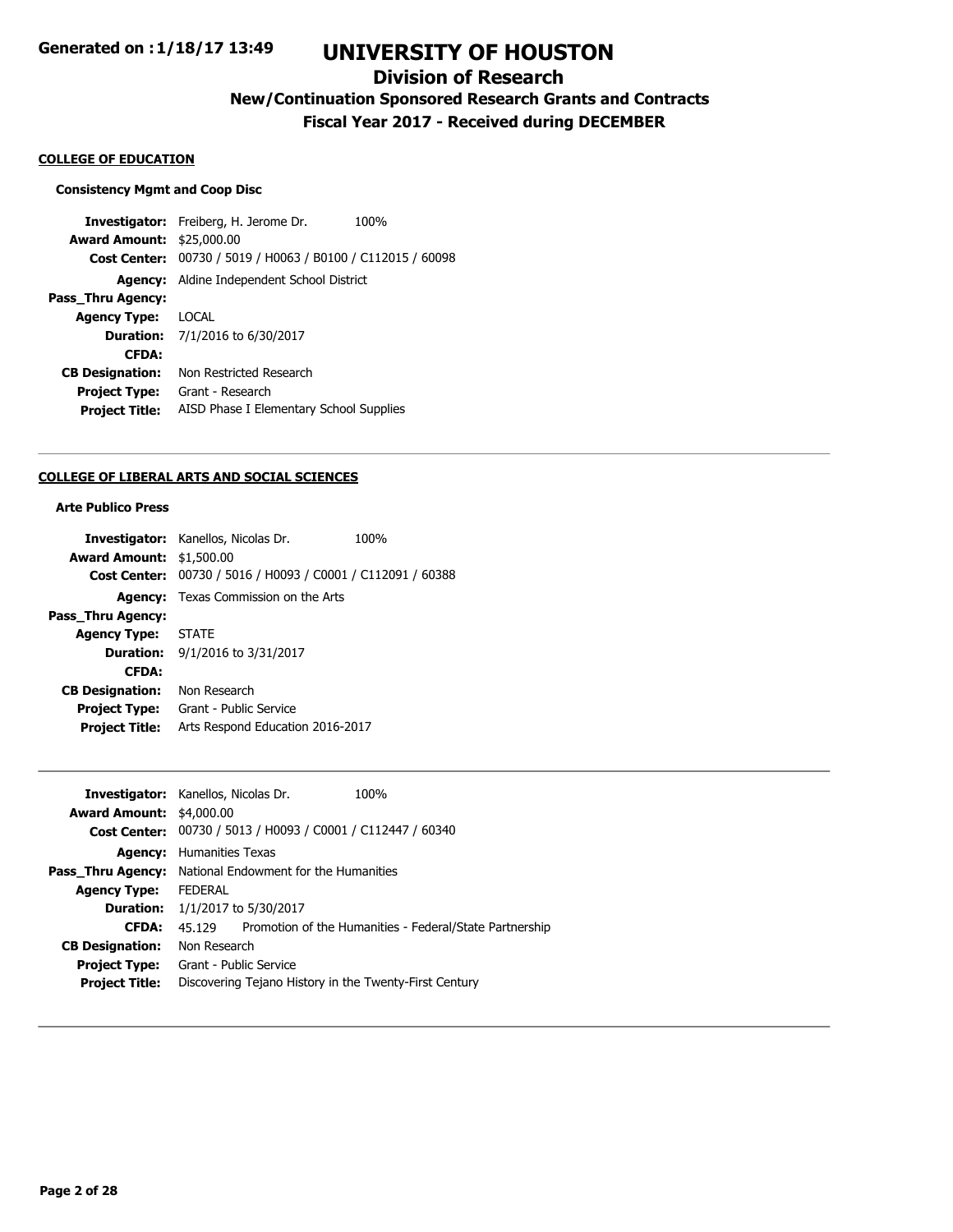## **Division of Research**

**New/Continuation Sponsored Research Grants and Contracts**

**Fiscal Year 2017 - Received during DECEMBER**

#### **COLLEGE OF LIBERAL ARTS AND SOCIAL SCIENCES**

#### **Health and Human Performance**

|                                  | 100%<br><b>Investigator:</b> Simpson, Richard Dr.                                                                          |
|----------------------------------|----------------------------------------------------------------------------------------------------------------------------|
| <b>Award Amount: \$75,000.00</b> |                                                                                                                            |
|                                  | Cost Center: 00730 / 5013 / H0065 / B0001 / G110826 / 59465                                                                |
|                                  | <b>Agency:</b> NASA Johnson Space Center                                                                                   |
| Pass Thru Agency:                |                                                                                                                            |
| <b>Agency Type:</b>              | FEDERAL                                                                                                                    |
|                                  | <b>Duration:</b> $6/1/2016$ to $5/31/2019$                                                                                 |
| CFDA:                            | Basic Research, Educational Outreach, or Training in the area of Exploration<br>43.003                                     |
| <b>CB Designation:</b>           | Restricted Research                                                                                                        |
| <b>Project Type:</b>             | Grant - Research                                                                                                           |
| <b>Project Title:</b>            | The impact of an ISS mission on the anti-viral and functional properties of NK-cells, T-cells, B-cells and dendritic cells |
|                                  |                                                                                                                            |

| <b>Investigator:</b> Simpson, Richard Dr.                   | 50%                                          |
|-------------------------------------------------------------|----------------------------------------------|
| <b>Award Amount: \$4,886.70</b>                             |                                              |
| Cost Center: 00730 / 5022 / H0500 / B0001 / C111498 / 58921 |                                              |
| <b>Agency: ORRECO</b>                                       |                                              |
|                                                             |                                              |
| <b>PROFIT</b>                                               |                                              |
| <b>Duration:</b> $1/1/2016$ to $12/31/2017$                 |                                              |
|                                                             |                                              |
| Restricted Research                                         |                                              |
| Grant - Research                                            |                                              |
|                                                             |                                              |
|                                                             | Biomarker Profiling of Professional Athletes |

### **History**

|                                  | <b>Investigator:</b> Howard, Philip Dr.                            | 100%                                                                                                         |
|----------------------------------|--------------------------------------------------------------------|--------------------------------------------------------------------------------------------------------------|
| <b>Award Amount: \$86,307.91</b> |                                                                    |                                                                                                              |
|                                  | <b>Cost Center:</b> 00730 / 5022 / H0089 / A0001 / C107107 / 53656 |                                                                                                              |
|                                  | <b>Agency:</b> Various Private Profit Agencies                     |                                                                                                              |
| Pass Thru Agency:                |                                                                    |                                                                                                              |
| <b>Agency Type:</b>              | PROFIT                                                             |                                                                                                              |
|                                  | <b>Duration:</b> $9/1/2000$ to $8/31/2020$                         |                                                                                                              |
| <b>CFDA:</b>                     |                                                                    |                                                                                                              |
| <b>CB Designation:</b>           | Non Restricted Research                                            |                                                                                                              |
| <b>Project Type:</b>             | Other Support - Instruction                                        |                                                                                                              |
| <b>Project Title:</b>            |                                                                    | Interest Bearing Account for NEH-Supported African and African-American Studies at the University of Houston |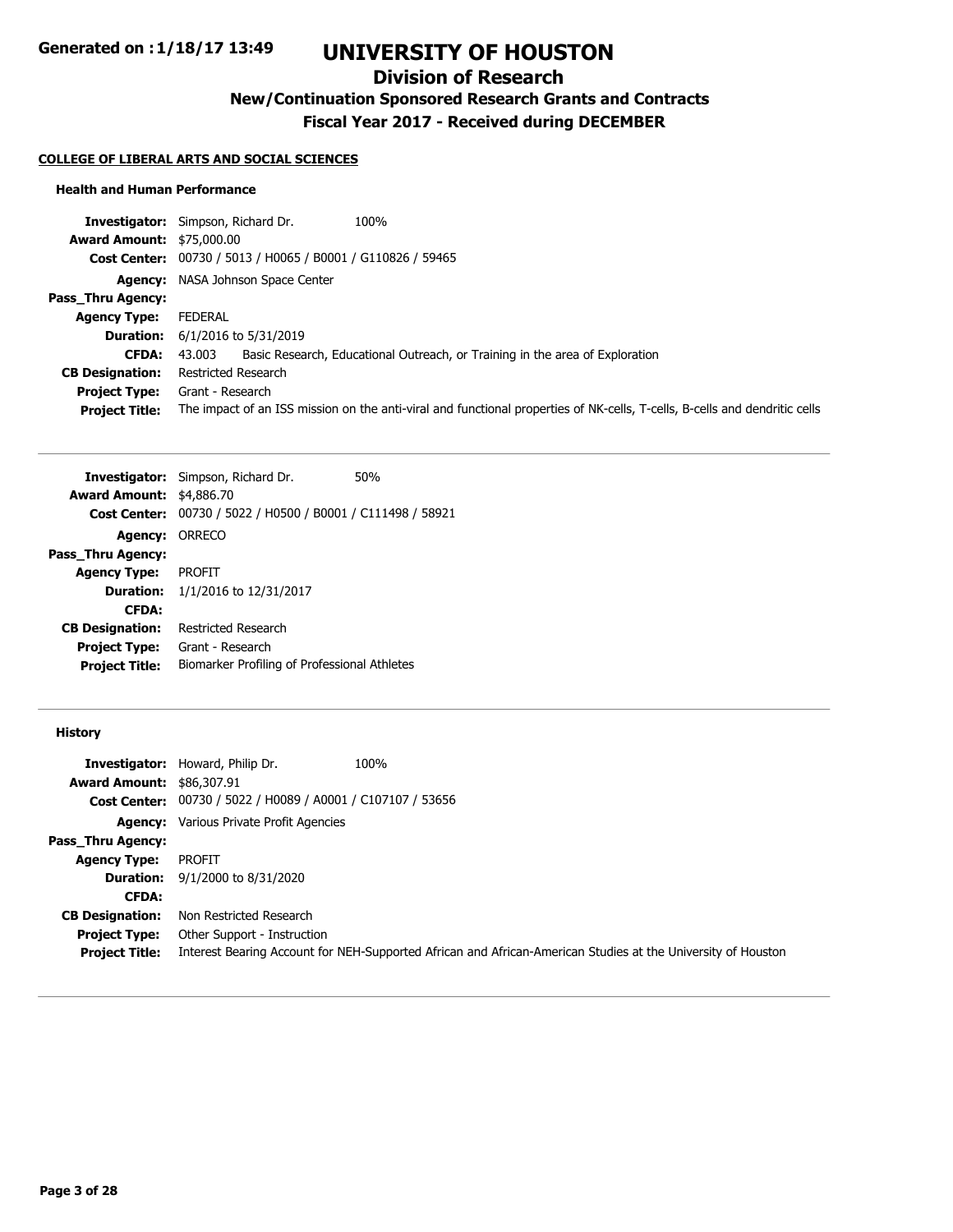## **Division of Research**

# **New/Continuation Sponsored Research Grants and Contracts**

**Fiscal Year 2017 - Received during DECEMBER**

### **COLLEGE OF LIBERAL ARTS AND SOCIAL SCIENCES**

### **Psychology**

|                        | Investigator: Barr, Christopher Dr.                                 | 20 <sub>%</sub> |  |
|------------------------|---------------------------------------------------------------------|-----------------|--|
| <b>Award Amount:</b>   | \$800.00                                                            |                 |  |
|                        | Cost Center: 00730 / 5016 / H0288 / B0001 / G111025 / 60379         |                 |  |
|                        | <b>Agency:</b> University of Texas Health Science Center at Houston |                 |  |
| Pass Thru Agency:      |                                                                     |                 |  |
| <b>Agency Type:</b>    | <b>STATE</b>                                                        |                 |  |
|                        | <b>Duration:</b> 10/1/2015 to 11/30/2016                            |                 |  |
| <b>CFDA:</b>           |                                                                     |                 |  |
| <b>CB Designation:</b> | Restricted Research                                                 |                 |  |
| <b>Project Type:</b>   | Grant - Research                                                    |                 |  |
| <b>Project Title:</b>  | UT Health resident statistical consultation                         |                 |  |

|                                  | <b>Investigator:</b> Zvolensky, Michael Dr.<br>100%                                                            |
|----------------------------------|----------------------------------------------------------------------------------------------------------------|
| <b>Award Amount: \$34,220.00</b> |                                                                                                                |
|                                  | Cost Center: 00730 / 5013 / H0125 / B0100 / G111735 / 60113                                                    |
|                                  | <b>Agency:</b> National Institute on Alcohol Abuse and Alcoholism                                              |
| Pass Thru Agency:                |                                                                                                                |
| <b>Agency Type:</b>              | FEDERAL                                                                                                        |
|                                  | <b>Duration:</b> $9/1/2016$ to $8/31/2019$                                                                     |
| CFDA:                            | Alcohol Research Programs<br>93.273                                                                            |
| <b>CB Designation:</b>           | Non Restricted Research                                                                                        |
| <b>Project Type:</b>             | Grant - Research                                                                                               |
| <b>Project Title:</b>            | Computer-Delivered Personalized Feedback Intervention for Hazardous Drinkers with Elevated Anxiety Sensitivity |

|                                 | <b>Investigator:</b> Derrick, Jaye Dr.                      | 100%                                                               |
|---------------------------------|-------------------------------------------------------------|--------------------------------------------------------------------|
| <b>Award Amount: \$9,612.00</b> |                                                             |                                                                    |
|                                 | Cost Center: 00730 / 5013 / H0125 / B0001 / G112597 / 60358 |                                                                    |
| Agency:                         |                                                             | The Research Foundation of State University of New York at Buffalo |
| Pass Thru Agency:               | National Institute on Alcohol Abuse and Alcoholism          |                                                                    |
| <b>Agency Type:</b>             | <b>FEDERAL</b>                                              |                                                                    |
|                                 | <b>Duration:</b> 5/15/2016 to 4/30/2017                     |                                                                    |
| <b>CFDA:</b>                    | Alcohol Research Programs<br>93.273                         |                                                                    |
| <b>CB Designation:</b>          | Restricted Research                                         |                                                                    |
| <b>Project Type:</b>            | Grant - Research                                            |                                                                    |
| <b>Project Title:</b>           | Alcohol, Self-Control, and Intimate Partner Aggression      |                                                                    |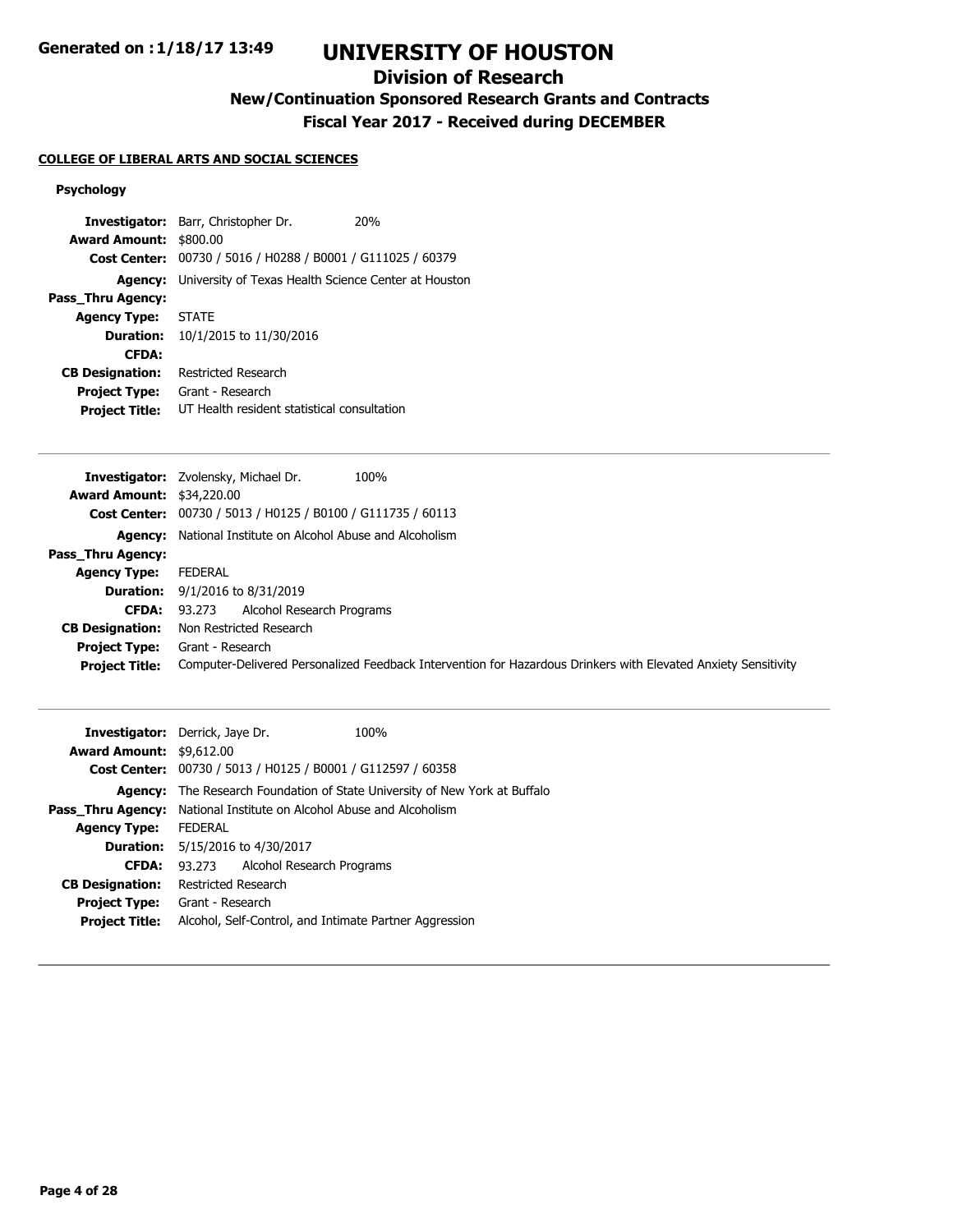## **Division of Research**

**New/Continuation Sponsored Research Grants and Contracts**

**Fiscal Year 2017 - Received during DECEMBER**

### **COLLEGE OF LIBERAL ARTS AND SOCIAL SCIENCES**

### **Psychology**

|                                  | <b>Investigator:</b> Zvolensky, Michael Dr.                 | 100%                                                                |
|----------------------------------|-------------------------------------------------------------|---------------------------------------------------------------------|
| <b>Award Amount: \$34,195.00</b> |                                                             |                                                                     |
|                                  | Cost Center: 00730 / 5013 / H0125 / B0001 / G110601 / 59749 |                                                                     |
|                                  | <b>Agency:</b> National Institute on Drug Abuse             |                                                                     |
| Pass_Thru Agency:                |                                                             |                                                                     |
| <b>Agency Type:</b>              | <b>FEDERAL</b>                                              |                                                                     |
|                                  | <b>Duration:</b> $9/1/2016$ to $8/31/2019$                  |                                                                     |
| <b>CFDA:</b>                     | Drug Abuse Research Programs<br>93.279                      |                                                                     |
| <b>CB Designation:</b>           | Restricted Research                                         |                                                                     |
| <b>Project Type:</b>             | Grant - Research                                            |                                                                     |
| <b>Project Title:</b>            |                                                             | Personalized Feedback for Smokers with Elevated Anxiety Sensitivity |
|                                  |                                                             |                                                                     |

## **COLLEGE OF NATURAL SCIENCES AND MATHEMATICS**

### **Biology/Biochemistry**

| <b>Investigator:</b> Schwartz, Robert Dr. |                                                    |  | 100%                                           |
|-------------------------------------------|----------------------------------------------------|--|------------------------------------------------|
| <b>Award Amount: \$45,000.00</b>          |                                                    |  |                                                |
| <b>Cost Center:</b>                       |                                                    |  | 00730 / 5013 / H0104 / B0001 / G111613 / 59927 |
| Agency:                                   | Stanford University                                |  |                                                |
| Pass Thru Agency:                         | National Heart, Lung, and Blood Institute          |  |                                                |
| <b>Agency Type:</b>                       | <b>FFDFRAI</b>                                     |  |                                                |
|                                           | <b>Duration:</b> 5/15/2016 to 3/31/2017            |  |                                                |
| <b>CFDA:</b>                              | 93.837                                             |  | Heart and Vascular Diseases Research           |
| <b>CB Designation:</b>                    | Restricted Research                                |  |                                                |
| <b>Project Type:</b>                      | Grant - Research                                   |  |                                                |
| <b>Project Title:</b>                     | MicroRNAs and Integrative Control of Cardiopoiesis |  |                                                |

| <b>Investigator:</b> Fox, George E. Dr.                     | 100%                                                                      |
|-------------------------------------------------------------|---------------------------------------------------------------------------|
| <b>Award Amount: \$152,737.00</b>                           |                                                                           |
| Cost Center: 00730 / 5021 / H0104 / B0001 / G111075 / 58967 |                                                                           |
| <b>Agency:</b> Foundation for Applied Molecular Evolution   |                                                                           |
| John Templeton Foundation                                   |                                                                           |
| <b>Agency Type: FOUNDATION</b>                              |                                                                           |
| <b>Duration:</b> 3/1/2016 to 11/30/2018                     |                                                                           |
|                                                             |                                                                           |
| Restricted Research                                         |                                                                           |
| Grant - Research                                            |                                                                           |
|                                                             | Dynamic Equilibria May Provide a Prebiotic Route to Increasing Complexity |
|                                                             |                                                                           |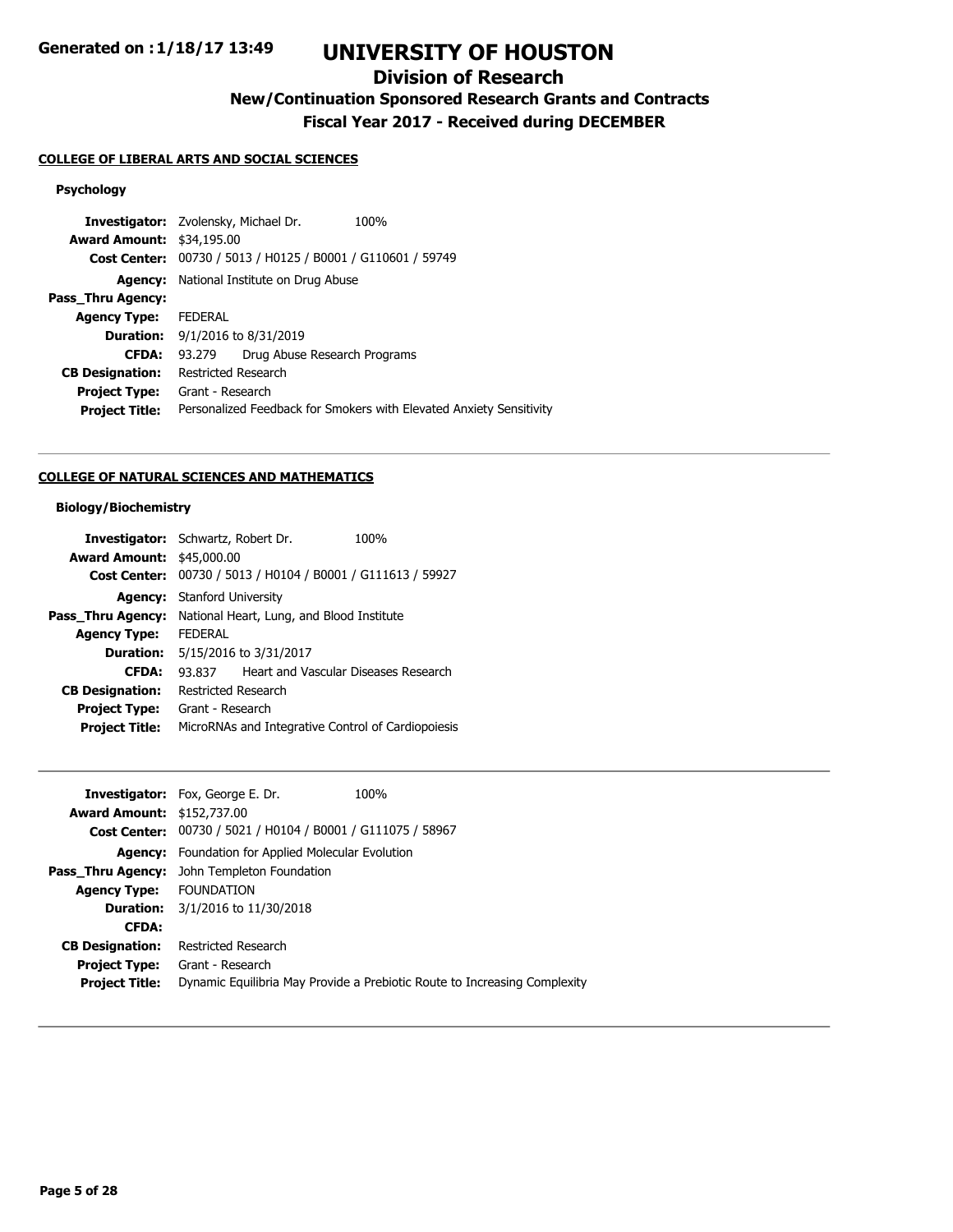## **Division of Research**

**New/Continuation Sponsored Research Grants and Contracts**

**Fiscal Year 2017 - Received during DECEMBER**

### **COLLEGE OF NATURAL SCIENCES AND MATHEMATICS**

### **Chemistry**

| <b>Investigator:</b> Meen, James Dr.                        |                                        |                                        | 30%                                                             |
|-------------------------------------------------------------|----------------------------------------|----------------------------------------|-----------------------------------------------------------------|
| <b>Award Amount: \$16,200.00</b>                            |                                        |                                        |                                                                 |
|                                                             |                                        |                                        | Cost Center: 00730 / 5043 / H0452 / B0001 / G107616 / 54500     |
|                                                             |                                        | Agency: Clarkson Aerospace Corporation |                                                                 |
| <b>Pass Thru Agency:</b> U.S. Air Force Research Laboratory |                                        |                                        |                                                                 |
| <b>Agency Type:</b>                                         | <b>FFDFRAI</b>                         |                                        |                                                                 |
|                                                             | <b>Duration:</b> 9/3/2013 to 6/30/2017 |                                        |                                                                 |
| <b>CFDA:</b>                                                | 12.800                                 |                                        | Air Force Defense Research Sciences Program                     |
| <b>CB Designation:</b>                                      | Restricted Research                    |                                        |                                                                 |
| <b>Project Type:</b>                                        | Contract - Research                    |                                        |                                                                 |
| <b>Project Title:</b>                                       |                                        |                                        | AFRL Collaboration Program-Materials and Manufacturing Research |
|                                                             |                                        |                                        |                                                                 |

#### **Computer Science**

|                                 | 50%<br><b>Investigator:</b> Pavlidis, Ioannis Dr.           |                                                                                |
|---------------------------------|-------------------------------------------------------------|--------------------------------------------------------------------------------|
| <b>Award Amount: \$4,343.00</b> |                                                             |                                                                                |
|                                 | Cost Center: 00730 / 5021 / H0288 / B0001 / G111030 / 59976 |                                                                                |
|                                 | <b>Agency:</b> Houston Methodist Research Institute         |                                                                                |
| Pass Thru Agency:               |                                                             |                                                                                |
| <b>Agency Type: NON PROFIT</b>  |                                                             |                                                                                |
|                                 | <b>Duration:</b> 7/1/2016 to 6/30/2017                      |                                                                                |
| <b>CFDA:</b>                    |                                                             |                                                                                |
| <b>CB Designation:</b>          | Restricted Research                                         |                                                                                |
|                                 | <b>Project Type:</b> Grant - Research                       |                                                                                |
| <b>Project Title:</b>           |                                                             | Reconstructive surgery resident stress while learning novel microsurgical task |
|                                 |                                                             |                                                                                |

| <b>Investigator:</b> Kakadiaris, Ioannis Dr.                          | 50%                                                               |
|-----------------------------------------------------------------------|-------------------------------------------------------------------|
| <b>Award Amount: \$4,766.67</b>                                       |                                                                   |
| Cost Center: 00730 / 5021 / H0288 / B0001 / G109851 / 60349           |                                                                   |
| <b>Agency:</b> Stony Brook University                                 |                                                                   |
| <b>Pass Thru Agency:</b> French American Cultural Exchange Foundation |                                                                   |
| <b>Agency Type: NON PROFIT</b>                                        |                                                                   |
| <b>Duration:</b> $1/1/2016$ to $12/31/2016$                           |                                                                   |
|                                                                       |                                                                   |
| Restricted Research                                                   |                                                                   |
| Grant - Research                                                      |                                                                   |
|                                                                       | 4D Vision: Computer vision using RGB-D images and their sequences |
|                                                                       |                                                                   |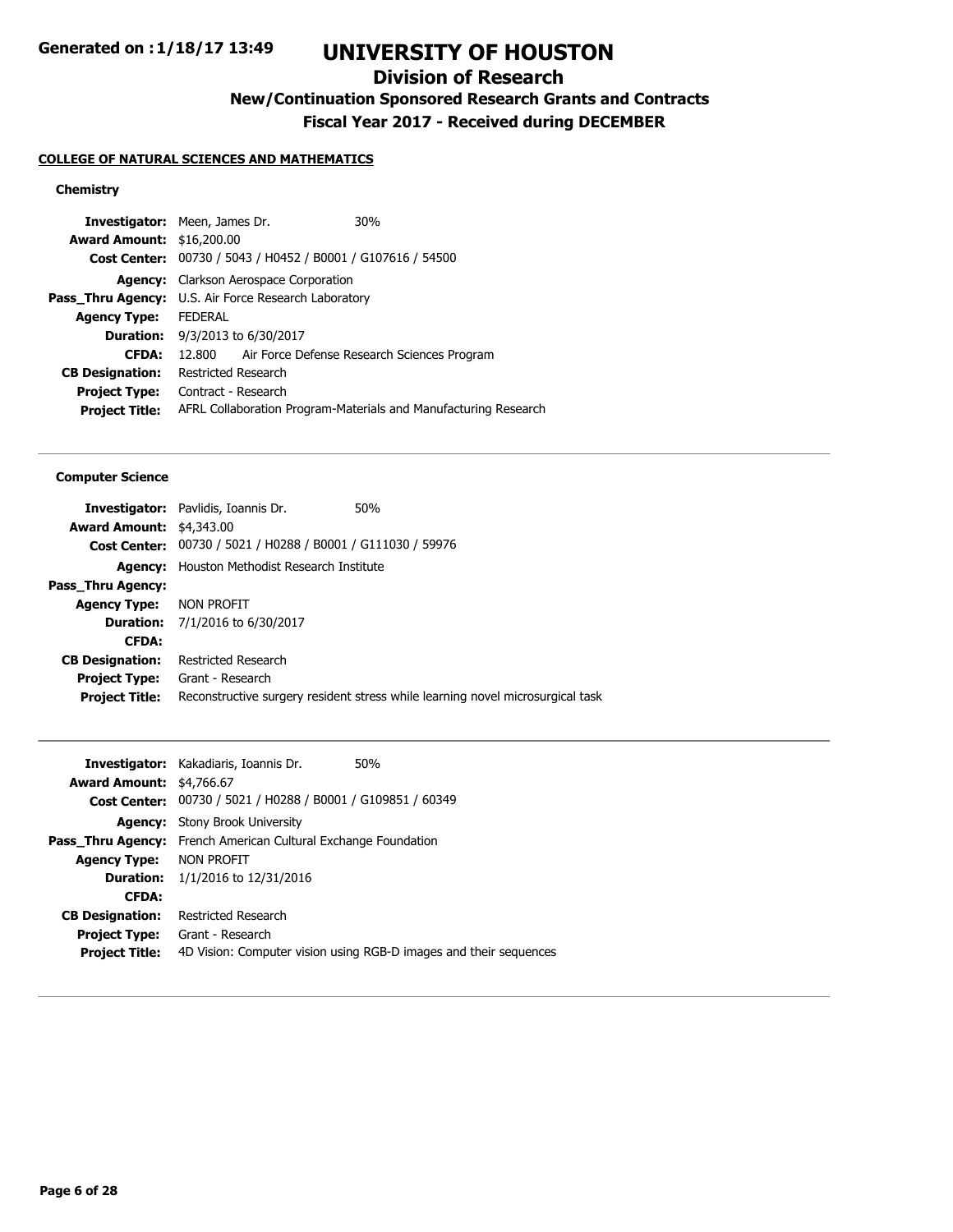## **Division of Research**

## **New/Continuation Sponsored Research Grants and Contracts**

**Fiscal Year 2017 - Received during DECEMBER**

### **COLLEGE OF NATURAL SCIENCES AND MATHEMATICS**

#### **Earth & Atmospheric Sciences**

|                                  | <b>Investigator:</b> Talbot, Robert Dr.                            | 25%                                                                                                               |
|----------------------------------|--------------------------------------------------------------------|-------------------------------------------------------------------------------------------------------------------|
| <b>Award Amount: \$47,841.50</b> |                                                                    |                                                                                                                   |
|                                  | Cost Center: 00730 / 5018 / H0109 / B0001 / G111881 / 59702        |                                                                                                                   |
|                                  | <b>Agency:</b> University of Texas at Austin                       |                                                                                                                   |
|                                  | <b>Pass Thru Agency:</b> Texas Commission on Environmental Quality |                                                                                                                   |
| <b>Agency Type:</b>              | <b>STATE</b>                                                       |                                                                                                                   |
| <b>Duration:</b>                 | 9/22/2016 to 8/31/2017                                             |                                                                                                                   |
| <b>CFDA:</b>                     |                                                                    |                                                                                                                   |
| <b>CB Designation:</b>           | Restricted Research                                                |                                                                                                                   |
| <b>Project Type:</b>             | Grant - Research                                                   |                                                                                                                   |
| <b>Project Title:</b>            | <b>American Fires</b>                                              | High Background Ozone Events in the Houston-Galveston-Brazoria Area: Causes, Effects, and Case Studies of Central |
|                                  |                                                                    |                                                                                                                   |

| <b>Investigator:</b> Wang, Yuxuan |                                                                    | 25%                                                                                                               |
|-----------------------------------|--------------------------------------------------------------------|-------------------------------------------------------------------------------------------------------------------|
| <b>Award Amount: \$47,841.50</b>  |                                                                    |                                                                                                                   |
|                                   | Cost Center: 00730 / 5018 / H0109 / B0001 / G111881 / 59702        |                                                                                                                   |
|                                   | <b>Agency:</b> University of Texas at Austin                       |                                                                                                                   |
|                                   | <b>Pass Thru Agency:</b> Texas Commission on Environmental Quality |                                                                                                                   |
| <b>Agency Type:</b>               | <b>STATE</b>                                                       |                                                                                                                   |
| <b>Duration:</b>                  | 9/22/2016 to 8/31/2017                                             |                                                                                                                   |
| <b>CFDA:</b>                      |                                                                    |                                                                                                                   |
| <b>CB Designation:</b>            | Restricted Research                                                |                                                                                                                   |
| <b>Project Type:</b>              | Grant - Research                                                   |                                                                                                                   |
| <b>Project Title:</b>             | <b>American Fires</b>                                              | High Background Ozone Events in the Houston-Galveston-Brazoria Area: Causes, Effects, and Case Studies of Central |

|                                  | <b>Investigator:</b> Han, De-Hua Dr.                        | 100% |
|----------------------------------|-------------------------------------------------------------|------|
| <b>Award Amount: \$40,000.00</b> |                                                             |      |
|                                  | Cost Center: 00730 / 5022 / H0109 / B0001 / C106965 / 53599 |      |
|                                  | <b>Agency:</b> Consortium Members - For Profit              |      |
| Pass Thru Agency:                |                                                             |      |
| <b>Agency Type:</b>              | PROFIT                                                      |      |
|                                  | <b>Duration:</b> 5/30/2013 to 12/31/2020                    |      |
| <b>CFDA:</b>                     |                                                             |      |
| <b>CB Designation:</b>           | Restricted Research                                         |      |
| <b>Project Type:</b>             | Contract - Research                                         |      |
| <b>Project Title:</b>            | Fluid & Rock Properties and Seismic Hydrocarbon Indicators  |      |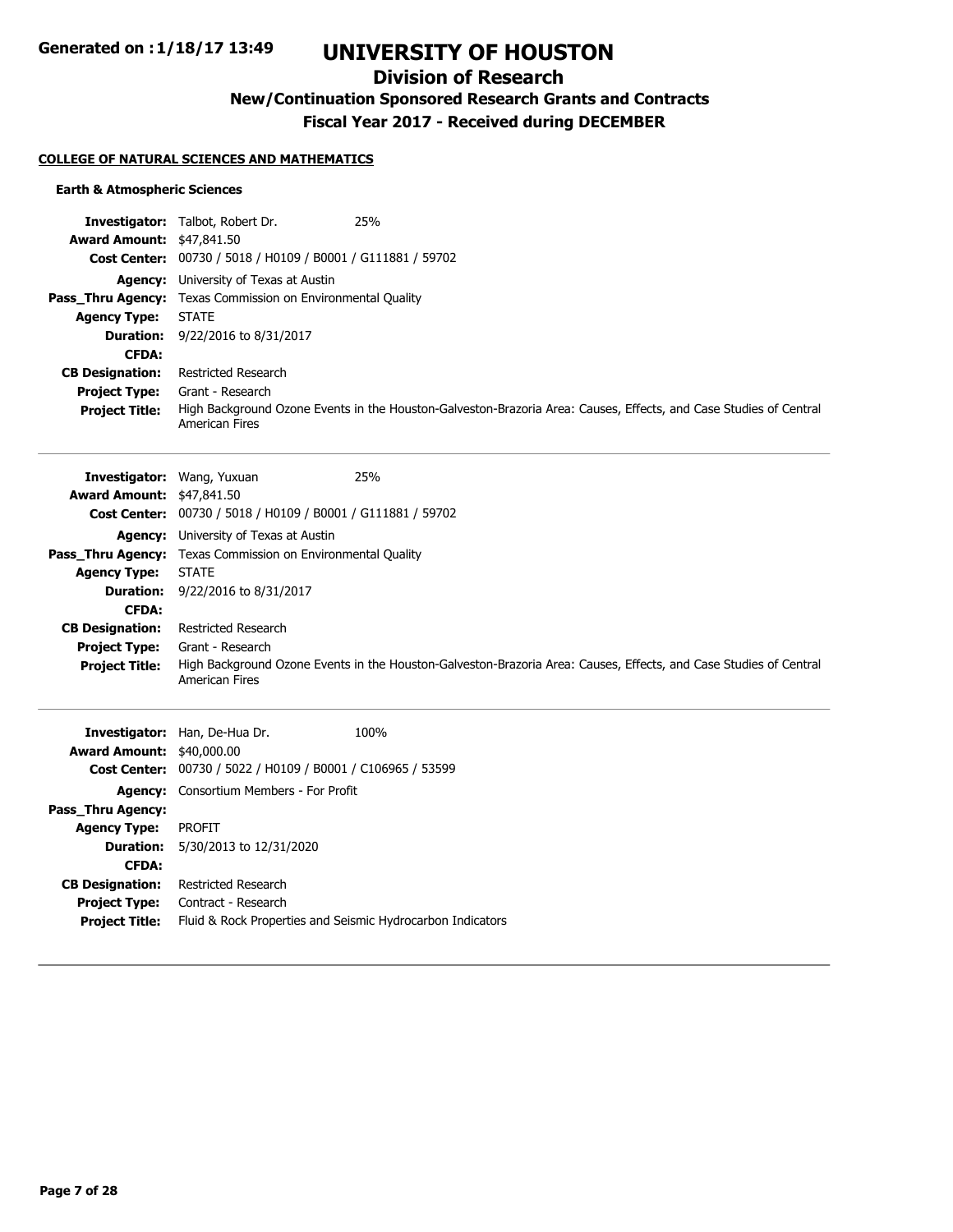## **Division of Research**

**New/Continuation Sponsored Research Grants and Contracts**

**Fiscal Year 2017 - Received during DECEMBER**

### **COLLEGE OF NATURAL SCIENCES AND MATHEMATICS**

#### **Institute for Climate and Atmospheric Science**

| <b>Investigator:</b> Wang, Yuxuan |                                                                    | 25%                                                                                                               |
|-----------------------------------|--------------------------------------------------------------------|-------------------------------------------------------------------------------------------------------------------|
| <b>Award Amount: \$47,841.50</b>  |                                                                    |                                                                                                                   |
|                                   | Cost Center: 00730 / 5018 / H0109 / B0001 / G111881 / 59702        |                                                                                                                   |
|                                   | <b>Agency:</b> University of Texas at Austin                       |                                                                                                                   |
|                                   | <b>Pass Thru Agency:</b> Texas Commission on Environmental Quality |                                                                                                                   |
| <b>Agency Type:</b>               | <b>STATE</b>                                                       |                                                                                                                   |
|                                   | <b>Duration:</b> 9/22/2016 to 8/31/2017                            |                                                                                                                   |
| <b>CFDA:</b>                      |                                                                    |                                                                                                                   |
| <b>CB Designation:</b>            | Restricted Research                                                |                                                                                                                   |
| <b>Project Type:</b>              | Grant - Research                                                   |                                                                                                                   |
| <b>Project Title:</b>             | <b>American Fires</b>                                              | High Background Ozone Events in the Houston-Galveston-Brazoria Area: Causes, Effects, and Case Studies of Central |

|                                  | <b>Investigator:</b> Talbot, Robert Dr.                            | 25%                                                                                                               |
|----------------------------------|--------------------------------------------------------------------|-------------------------------------------------------------------------------------------------------------------|
| <b>Award Amount: \$47,841.50</b> |                                                                    |                                                                                                                   |
|                                  | <b>Cost Center:</b> 00730 / 5018 / H0109 / B0001 / G111881 / 59702 |                                                                                                                   |
| Agency:                          | University of Texas at Austin                                      |                                                                                                                   |
|                                  | <b>Pass Thru Agency:</b> Texas Commission on Environmental Quality |                                                                                                                   |
| <b>Agency Type:</b>              | <b>STATE</b>                                                       |                                                                                                                   |
|                                  | <b>Duration:</b> 9/22/2016 to 8/31/2017                            |                                                                                                                   |
| <b>CFDA:</b>                     |                                                                    |                                                                                                                   |
| <b>CB Designation:</b>           | Restricted Research                                                |                                                                                                                   |
| <b>Project Type:</b>             | Grant - Research                                                   |                                                                                                                   |
| <b>Project Title:</b>            | <b>American Fires</b>                                              | High Background Ozone Events in the Houston-Galveston-Brazoria Area: Causes, Effects, and Case Studies of Central |

### **Mathematics**

|                                  | 100%<br><b>Investigator:</b> Kuznetsov, Yuri Dr.                                                                          |
|----------------------------------|---------------------------------------------------------------------------------------------------------------------------|
| <b>Award Amount: \$30,275.00</b> |                                                                                                                           |
|                                  | Cost Center: 00730 / 5043 / H0110 / B0001 / G108993 / 56362                                                               |
|                                  | <b>Agency:</b> Los Alamos National Laboratory                                                                             |
| Pass Thru Agency:                |                                                                                                                           |
| <b>Agency Type:</b>              | FEDERAL                                                                                                                   |
|                                  | <b>Duration:</b> 9/30/2014 to 9/30/2017                                                                                   |
| <b>CFDA:</b>                     | Department of Energy<br>81.000                                                                                            |
| <b>CB Designation:</b>           | Restricted Research                                                                                                       |
| <b>Project Type:</b>             | Contract - Research                                                                                                       |
| <b>Project Title:</b>            | Develop and Investigate Coarsening and Homogenzation Algorithms for Mimetic Discretizations of the Diffusion<br>Equations |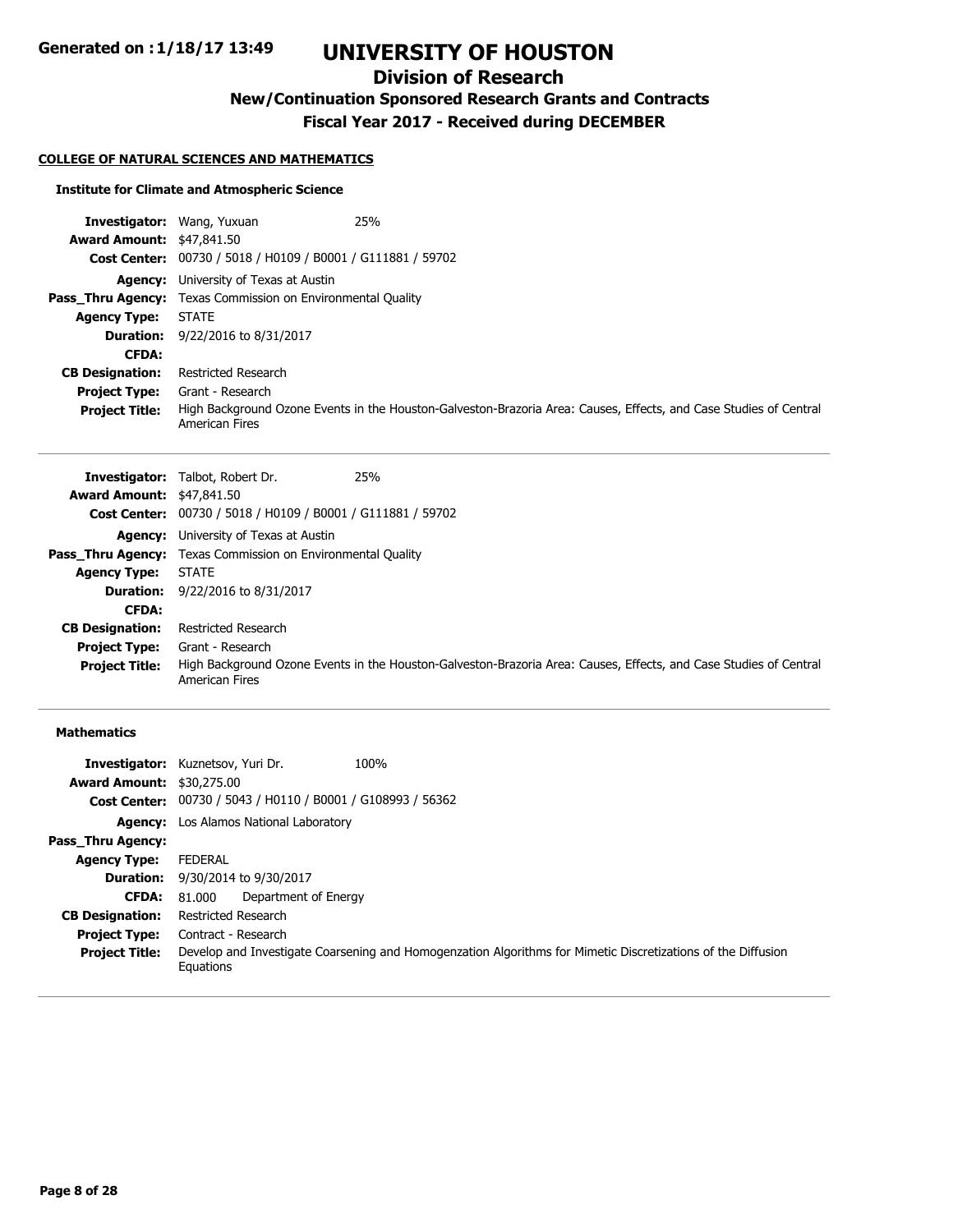## **Division of Research**

**New/Continuation Sponsored Research Grants and Contracts**

**Fiscal Year 2017 - Received during DECEMBER**

### **COLLEGE OF NATURAL SCIENCES AND MATHEMATICS**

### **Mathematics**

|                                  | <b>Investigator:</b> Olshanskiy, Maxim Dr.<br>100%                |
|----------------------------------|-------------------------------------------------------------------|
| <b>Award Amount: \$25,319.00</b> |                                                                   |
|                                  | Cost Center: 00730 / 5013 / H0110 / B0001 / G108214 / 56043       |
|                                  | <b>Agency:</b> Clemson University                                 |
|                                  | Pass_Thru Agency: U.S. Army Research Office                       |
| <b>Agency Type:</b>              | <b>FEDERAL</b>                                                    |
|                                  | <b>Duration:</b> 8/1/2014 to 7/31/2017                            |
| <b>CFDA:</b>                     | Basic Scientific Research<br>12 431                               |
| <b>CB Designation:</b>           | Restricted Research                                               |
| <b>Project Type:</b>             | Grant - Research                                                  |
| <b>Project Title:</b>            | Long-term stable conservative multiscale methods for vortex flows |
|                                  |                                                                   |

#### **Physics**

| <b>Investigator:</b> Brazdeikis, Audrius Dr.               | 25% |
|------------------------------------------------------------|-----|
| <b>Award Amount:</b><br>\$3,750.00                         |     |
| 00730 / 5022 / H0452 / B0001 / C110784 / 58894             |     |
| Endomagnetics Ltd                                          |     |
|                                                            |     |
| PROFIT                                                     |     |
| <b>Duration:</b> $2/1/2016$ to $1/31/2017$                 |     |
|                                                            |     |
| Restricted Research                                        |     |
| Contract - Research                                        |     |
| Characterization of various non-cryogenic magnetic sensors |     |
|                                                            |     |

|                                  | <b>Investigator:</b> Lytvynchuk, Oleksandr Dr.<br>25%       |
|----------------------------------|-------------------------------------------------------------|
| <b>Award Amount: \$11,250.00</b> |                                                             |
|                                  | Cost Center: 00730 / 5022 / H0452 / B0001 / C111489 / 59823 |
|                                  | <b>Agency:</b> Honeywell, Inc.                              |
| Pass Thru Agency:                |                                                             |
| <b>Agency Type:</b>              | <b>PROFIT</b>                                               |
| <b>Duration:</b>                 | 1/20/2016 to 2/29/2016                                      |
| <b>CFDA:</b>                     |                                                             |
| <b>CB Designation:</b>           | Restricted Research                                         |
| <b>Project Type:</b>             | Contract - Research                                         |
| <b>Project Title:</b>            | Raman spectroscopy of hydrocarbon gas mixtures              |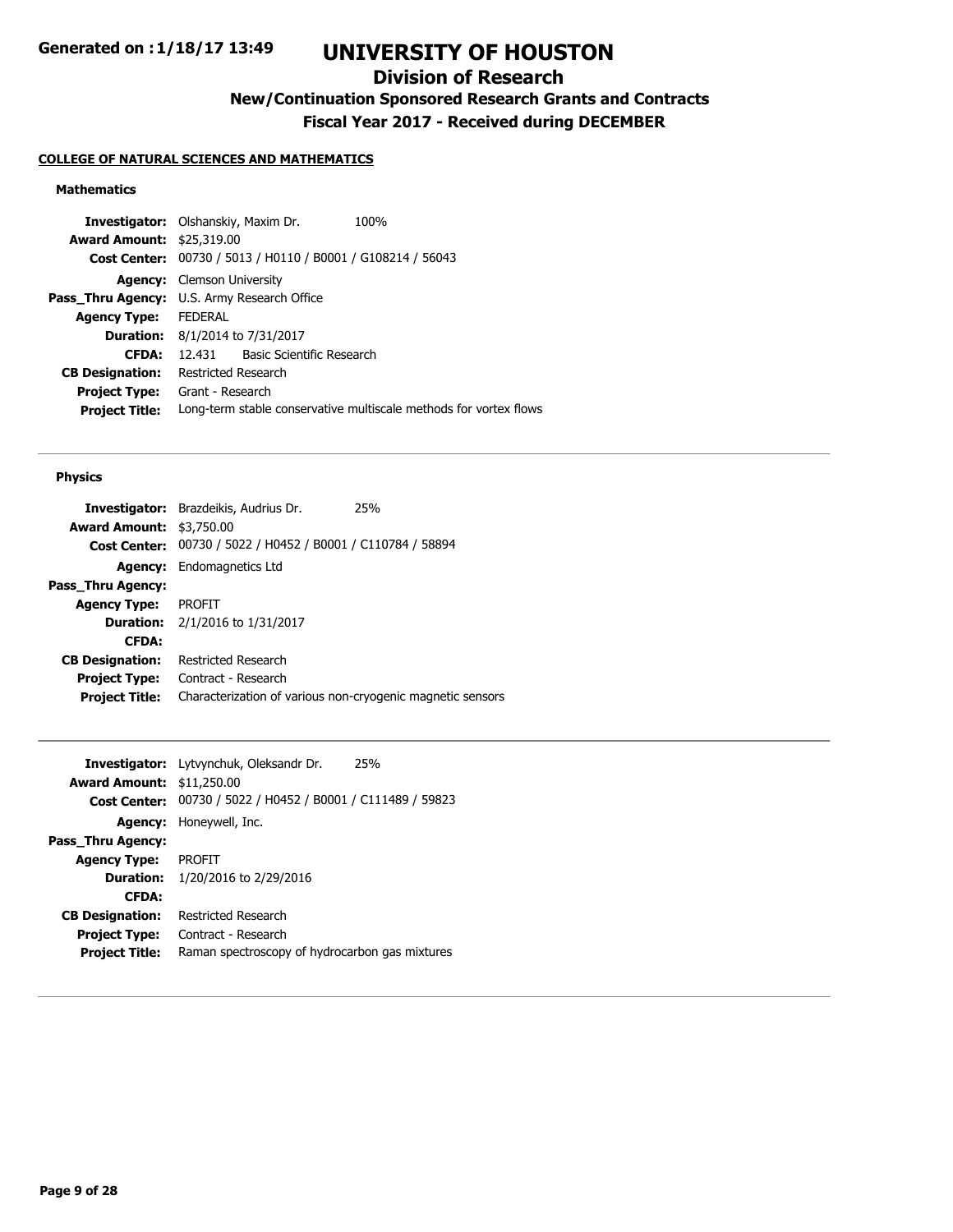## **Division of Research**

# **New/Continuation Sponsored Research Grants and Contracts**

**Fiscal Year 2017 - Received during DECEMBER**

### **COLLEGE OF NATURAL SCIENCES AND MATHEMATICS**

### **Physics**

| <b>Investigator:</b> Ren, Zhifeng Dr. |                                                             |  | 50%                                                    |
|---------------------------------------|-------------------------------------------------------------|--|--------------------------------------------------------|
| <b>Award Amount: \$93,507.50</b>      |                                                             |  |                                                        |
|                                       | Cost Center: 00730 / 5013 / H0452 / B0001 / G107350 / 53959 |  |                                                        |
|                                       | <b>Agency:</b> U.S. Department of Energy                    |  |                                                        |
| Pass_Thru Agency:                     |                                                             |  |                                                        |
| <b>Agency Type:</b>                   | <b>FEDERAL</b>                                              |  |                                                        |
|                                       | <b>Duration:</b> 9/15/2013 to 11/14/2017                    |  |                                                        |
| <b>CFDA:</b>                          | 81.049                                                      |  | Office of Energy Research Financial Assistance Program |
| <b>CB Designation:</b>                | Restricted Research                                         |  |                                                        |
| <b>Project Type:</b>                  | Grant - Research                                            |  |                                                        |
| <b>Project Title:</b>                 | High Performance Bulk Thermoelectric Materials              |  |                                                        |
|                                       |                                                             |  |                                                        |

#### **COLLEGE OF OPTOMETRY**

#### **Optometry Vision Sciences**

|                        | <b>Investigator:</b> Raghunathan, Vijaykrishna Dr. 100% |  |
|------------------------|---------------------------------------------------------|--|
| <b>Award Amount:</b>   | \$12,500.00                                             |  |
| <b>Cost Center:</b>    | 00730 / 5021 / H0114 / B0001 / C112080 / 59577          |  |
| Agency:                | <b>BrightFocus Foundation</b>                           |  |
| Pass_Thru Agency:      |                                                         |  |
| <b>Agency Type:</b>    | <b>FOUNDATION</b>                                       |  |
|                        | <b>Duration:</b> 7/1/2016 to 6/30/2017                  |  |
| <b>CFDA:</b>           |                                                         |  |
| <b>CB Designation:</b> | Restricted Research                                     |  |
| <b>Project Type:</b>   | Grant - Research                                        |  |
| <b>Project Title:</b>  | Steroid Induced Modulation of Extracellular Matrix      |  |

| <b>Investigator:</b> Manny, Ruth E. Dr.                            | 100% |
|--------------------------------------------------------------------|------|
| <b>Award Amount: \$16,230.00</b>                                   |      |
| <b>Cost Center:</b> 00730 / 5013 / H0114 / B0100 / C109510 / 56702 |      |
| <b>Agency:</b> Jaeb Center for Health Research                     |      |
| Pass Thru Agency:<br>National Eye Institute                        |      |
| <b>FEDERAL</b>                                                     |      |
| <b>Duration:</b> $1/1/2015$ to $12/31/2018$                        |      |
| 93.867 Vision Research                                             |      |
| Non Restricted Research                                            |      |
| Grant - Research                                                   |      |
| PEDIG Vice Chair-Pediatric Eye Disease Investigator Group          |      |
|                                                                    |      |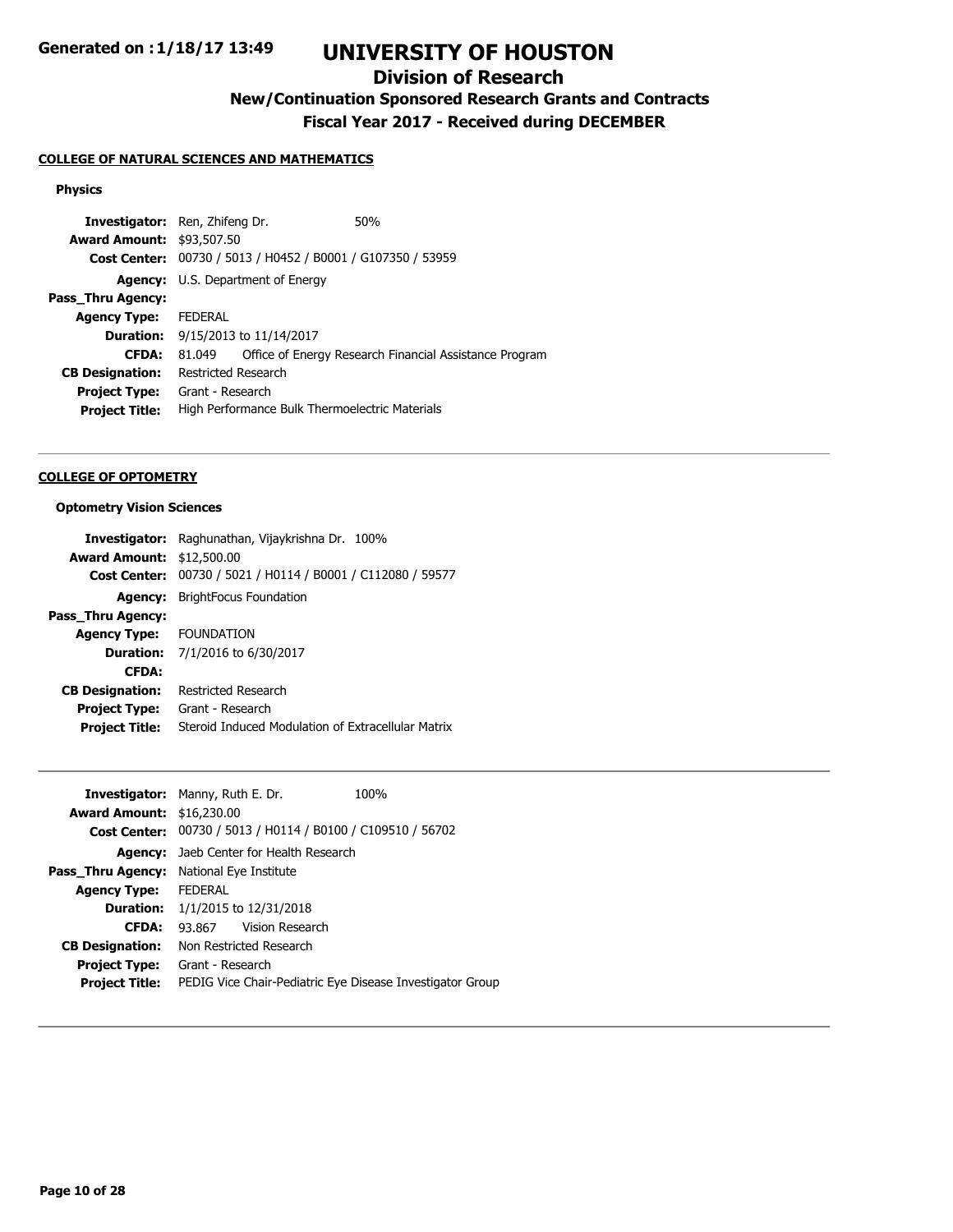## **Division of Research**

# **New/Continuation Sponsored Research Grants and Contracts**

**Fiscal Year 2017 - Received during DECEMBER**

#### **COLLEGE OF PHARMACY**

#### **Clinical Pharmacy & Administration**

**Investigator:** Garey, Kevin Dr. 60% **Award Amount:** \$4,500.00 **Cost Center:** 00730 / 5022 / H0118 / B0001 / C111258 / 58659 **Agency:** HealthySole, LLC **Pass\_Thru Agency: Agency Type:** PROFIT **Duration:** 2/1/2016 to 2/1/2017 **CFDA: CB Designation:** Restricted Research **Project Type:** Grant - Research **Project Title:** Systematic review of Environmental Contamination of Healthcare Associated Pathogens via Shoe Bottoms

|                                 | 40%<br>Investigator: Alam, Mohammad Dr.                                                              |
|---------------------------------|------------------------------------------------------------------------------------------------------|
| <b>Award Amount: \$3,000.00</b> |                                                                                                      |
|                                 | <b>Cost Center:</b> 00730 / 5022 / H0118 / B0001 / C111258 / 58659                                   |
|                                 | <b>Agency:</b> HealthySole, LLC                                                                      |
| Pass Thru Agency:               |                                                                                                      |
| <b>Agency Type:</b>             | <b>PROFIT</b>                                                                                        |
| <b>Duration:</b>                | 2/1/2016 to 2/1/2017                                                                                 |
| <b>CFDA:</b>                    |                                                                                                      |
| <b>CB Designation:</b>          | <b>Restricted Research</b>                                                                           |
| <b>Project Type:</b>            | Grant - Research                                                                                     |
| <b>Project Title:</b>           | Systematic review of Environmental Contamination of Healthcare Associated Pathogens via Shoe Bottoms |

#### **Institute for Drug Education and Research**

|                                  | <b>Investigator:</b> Chow, Diana S. L. Dr.<br>50%                                                         |  |
|----------------------------------|-----------------------------------------------------------------------------------------------------------|--|
| <b>Award Amount: \$12,260.50</b> |                                                                                                           |  |
|                                  | Cost Center: 00730 / 5013 / H0117 / B0001 / C111762 / 60237                                               |  |
|                                  | <b>Agency:</b> Real-Time Analyzers                                                                        |  |
|                                  | Pass_Thru Agency: NASA Ames Research Center                                                               |  |
| <b>Agency Type:</b>              | FEDERAL                                                                                                   |  |
|                                  | <b>Duration:</b> 10/25/2016 to 6/30/2017                                                                  |  |
| CFDA:                            | National Aeronautics and Space Administration<br>43.000                                                   |  |
| <b>CB Designation:</b>           | Restricted Research                                                                                       |  |
| <b>Project Type:</b>             | Grant - Research                                                                                          |  |
| <b>Project Title:</b>            | Degradation Analysis of Medications from ISS Using LC-MS/MS Assays - In Support of NASA Phase IIX Program |  |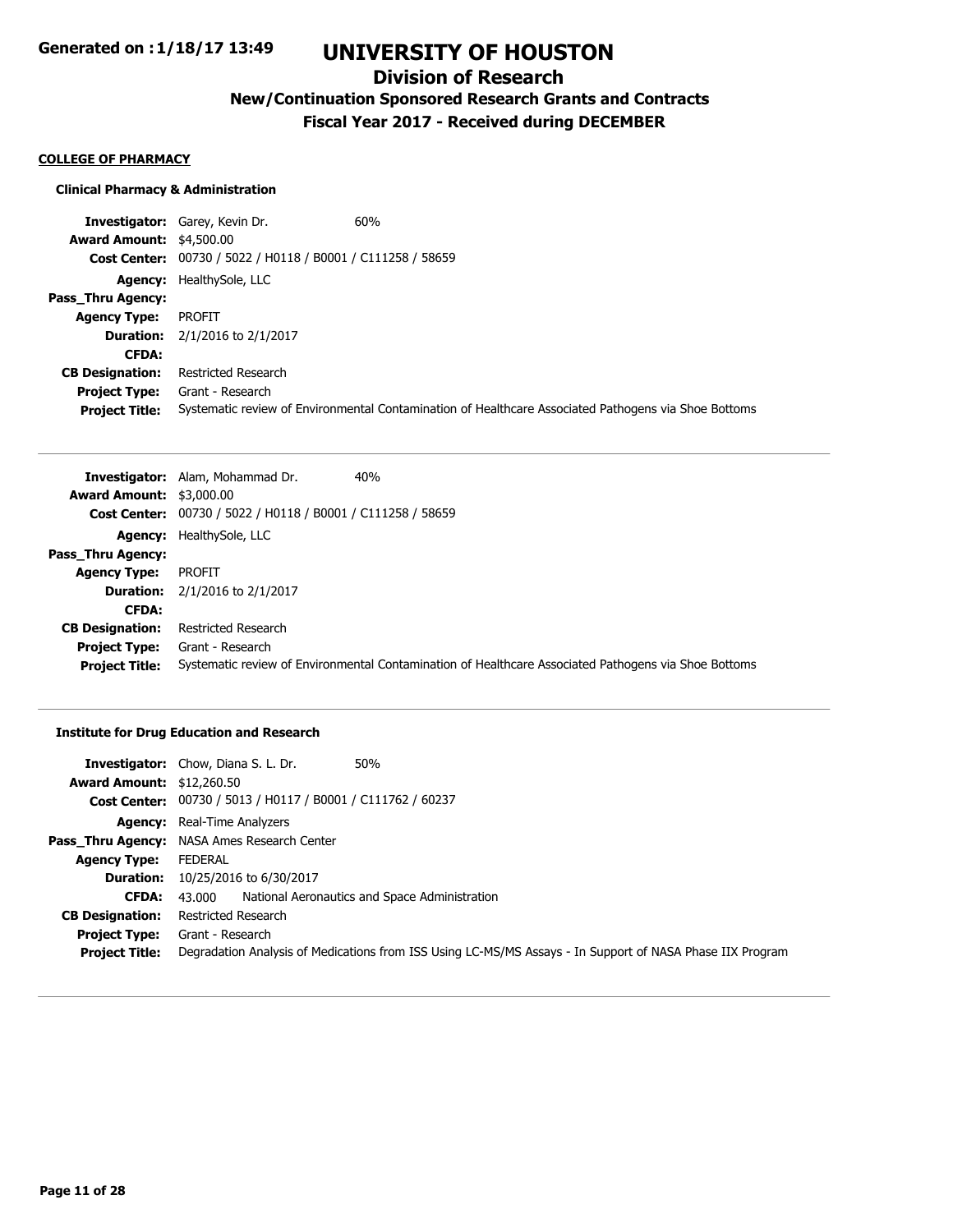## **Division of Research**

## **New/Continuation Sponsored Research Grants and Contracts**

**Fiscal Year 2017 - Received during DECEMBER**

#### **COLLEGE OF PHARMACY**

#### **Institute for Drug Education and Research**

|                                         | 50%<br><b>Investigator:</b> Chow, Diana S. L. Dr.                                                                       |
|-----------------------------------------|-------------------------------------------------------------------------------------------------------------------------|
| <b>Award Amount: \$41,487.00</b>        |                                                                                                                         |
|                                         | Cost Center: 00730 / 5021 / H0117 / B0001 / G112497 / 60178                                                             |
|                                         | <b>Agency:</b> University of Mississippi                                                                                |
| <b>Pass Thru Agency:</b> Wings for Life |                                                                                                                         |
| <b>Agency Type:</b>                     | <b>FOUNDATION</b>                                                                                                       |
|                                         | <b>Duration:</b> 7/1/2016 to 6/30/2018                                                                                  |
| <b>CFDA:</b>                            |                                                                                                                         |
| <b>CB Designation:</b>                  | Restricted Research                                                                                                     |
| <b>Project Type:</b>                    | Grant - Research                                                                                                        |
| <b>Project Title:</b>                   | Translational Assessment of Combined Riluzole and Minocycline in a Pre-Clinical Model of Rat Spinal Contusion<br>Injury |

|                        | <b>Investigator:</b> Chow, Diana S. L. Dr.<br>50%             |  |
|------------------------|---------------------------------------------------------------|--|
| <b>Award Amount:</b>   | \$12,500.00                                                   |  |
| <b>Cost Center:</b>    | 00730 / 5013 / H0117 / B0001 / C112439 / 60179                |  |
| Agency:                | Christopher and Dana Reeve Foundation                         |  |
| Pass Thru Agency:      | U.S. Army Medical Research Acquisition Activity               |  |
| <b>Agency Type:</b>    | <b>FFDFRAI</b>                                                |  |
|                        | <b>Duration:</b> $9/1/2016$ to $8/31/2017$                    |  |
| <b>CFDA:</b>           | Clinical Research Related to Neurological Disorders<br>93.853 |  |
| <b>CB Designation:</b> | Restricted Research                                           |  |
| <b>Project Type:</b>   | Grant - Research                                              |  |
| <b>Project Title:</b>  | Multi-Center, Randomized,                                     |  |
|                        | Placebo-Controlled, Double-Blinded,                           |  |
|                        | Trial of Efficacy and Safety of Riluzole                      |  |
|                        | in Acute Spinal Cord Injury                                   |  |
|                        |                                                               |  |

#### **Pharmacological and Pharmaceutical Sciences**

| <b>Award Amount: \$12,260.50</b> | 50%<br><b>Investigator:</b> Chow, Diana S. L. Dr.                                                         |  |  |
|----------------------------------|-----------------------------------------------------------------------------------------------------------|--|--|
|                                  | Cost Center: 00730 / 5013 / H0117 / B0001 / C111762 / 60237                                               |  |  |
|                                  | <b>Agency:</b> Real-Time Analyzers                                                                        |  |  |
|                                  | Pass_Thru Agency: NASA Ames Research Center                                                               |  |  |
| <b>Agency Type:</b>              | FEDERAL                                                                                                   |  |  |
|                                  | <b>Duration:</b> 10/25/2016 to 6/30/2017                                                                  |  |  |
| CFDA:                            | National Aeronautics and Space Administration<br>43.000                                                   |  |  |
| <b>CB Designation:</b>           | Restricted Research                                                                                       |  |  |
| <b>Project Type:</b>             | Grant - Research                                                                                          |  |  |
| <b>Project Title:</b>            | Degradation Analysis of Medications from ISS Using LC-MS/MS Assays - In Support of NASA Phase IIX Program |  |  |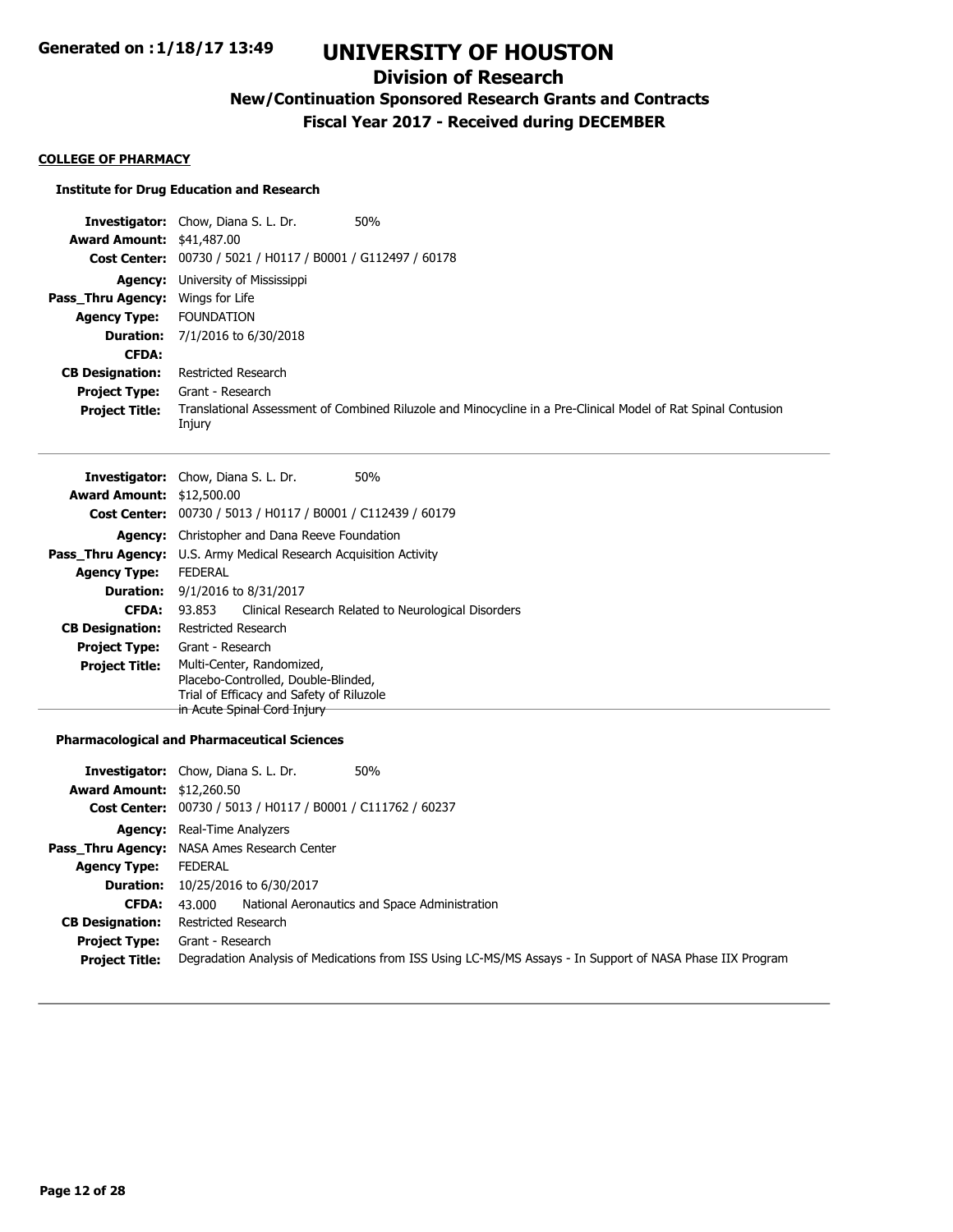## **Division of Research**

**New/Continuation Sponsored Research Grants and Contracts**

**Fiscal Year 2017 - Received during DECEMBER**

#### **COLLEGE OF PHARMACY**

#### **Pharmacological and Pharmaceutical Sciences**

|                                         | 50%<br><b>Investigator:</b> Chow, Diana S. L. Dr.                                                                       |
|-----------------------------------------|-------------------------------------------------------------------------------------------------------------------------|
| <b>Award Amount: \$41,487.00</b>        |                                                                                                                         |
|                                         | Cost Center: 00730 / 5021 / H0117 / B0001 / G112497 / 60178                                                             |
|                                         | <b>Agency:</b> University of Mississippi                                                                                |
| <b>Pass Thru Agency:</b> Wings for Life |                                                                                                                         |
| <b>Agency Type:</b>                     | <b>FOUNDATION</b>                                                                                                       |
|                                         | <b>Duration:</b> 7/1/2016 to 6/30/2018                                                                                  |
| <b>CFDA:</b>                            |                                                                                                                         |
| <b>CB Designation:</b>                  | Restricted Research                                                                                                     |
| <b>Project Type:</b>                    | Grant - Research                                                                                                        |
| <b>Project Title:</b>                   | Translational Assessment of Combined Riluzole and Minocycline in a Pre-Clinical Model of Rat Spinal Contusion<br>Injury |

|                                  | <b>Investigator:</b> Chow, Diana S. L. Dr.<br>50%                        |  |
|----------------------------------|--------------------------------------------------------------------------|--|
| <b>Award Amount: \$12,500.00</b> |                                                                          |  |
|                                  | <b>Cost Center:</b> 00730 / 5013 / H0117 / B0001 / C112439 / 60179       |  |
|                                  | <b>Agency:</b> Christopher and Dana Reeve Foundation                     |  |
|                                  | <b>Pass Thru Agency:</b> U.S. Army Medical Research Acquisition Activity |  |
| <b>Agency Type:</b>              | <b>FEDERAL</b>                                                           |  |
|                                  | <b>Duration:</b> $9/1/2016$ to $8/31/2017$                               |  |
| <b>CFDA:</b>                     | Clinical Research Related to Neurological Disorders<br>93.853            |  |
| <b>CB Designation:</b>           | Restricted Research                                                      |  |
| <b>Project Type:</b>             | Grant - Research                                                         |  |
| <b>Project Title:</b>            | Multi-Center, Randomized,<br>Placebo-Controlled, Double-Blinded,         |  |
|                                  | Trial of Efficacy and Safety of Riluzole                                 |  |
|                                  | in Acute Spinal Cord Injury                                              |  |

### **COLLEGE OF TECHNOLOGY**

### **Engineering Technology**

|                                  | <b>Investigator:</b> Zouridakis, George Dr.                                      | 100%                                      |  |
|----------------------------------|----------------------------------------------------------------------------------|-------------------------------------------|--|
| <b>Award Amount: \$40,000.00</b> |                                                                                  |                                           |  |
|                                  | Cost Center: 00730 / 5013 / H0139 / B0001 / G110586 / 60346                      |                                           |  |
| Agency:                          | Huntington Medical Research Institutes (HMRI)                                    |                                           |  |
|                                  | Pass_Thru Agency: U.S. Army Medical Research Acquisition Activity                |                                           |  |
| <b>Agency Type:</b>              | <b>FFDFRAI</b>                                                                   |                                           |  |
| <b>Duration:</b>                 | 9/1/2016 to 9/30/2017                                                            |                                           |  |
| <b>CFDA:</b>                     | 12.420                                                                           | Military Medical Research and Development |  |
| <b>CB Designation:</b>           | Restricted Research                                                              |                                           |  |
| <b>Project Type:</b>             | Grant - Research                                                                 |                                           |  |
| <b>Project Title:</b>            | Configuring microelecrodes for safe and effective chronic electrical stimulation |                                           |  |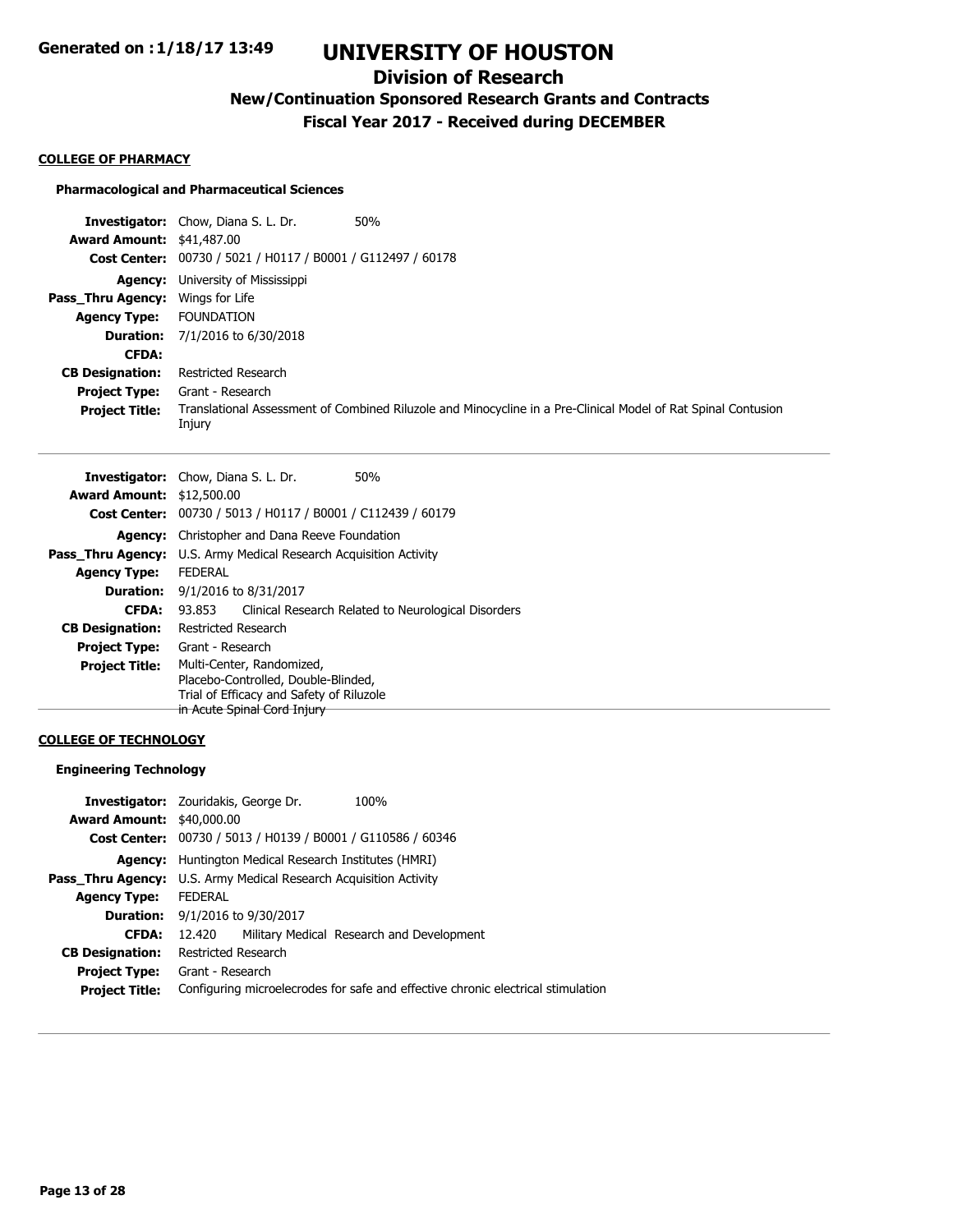## **Division of Research**

## **New/Continuation Sponsored Research Grants and Contracts**

**Fiscal Year 2017 - Received during DECEMBER**

#### **COLLEGE OF TECHNOLOGY**

#### **Engineering Technology**

**Investigator:** Moges, Mequanint Dr. 100% **Award Amount:** \$50,000.00 **Cost Center:** 00730 / 5013 / H0139 / B0001 / G112952 / 60396 **Agency:** National Science Foundation **Pass\_Thru Agency: Agency Type:** FEDERAL **Duration:** 1/1/2017 to 6/30/2017 **CFDA:** 47.041 Engineering Grants **CB Designation:** Restricted Research **Project Type:** Grant - Research **Project Title:** Automatic Data Capture System (ADCS) using Machine Learning: Enhancing Accuracy and Productivity

#### **Information & Logistics Technology**

| <b>Investigator:</b> Kovach, Jamison Dr.                              | 100%                                                                                                            |
|-----------------------------------------------------------------------|-----------------------------------------------------------------------------------------------------------------|
| <b>Award Amount: \$40,000.00</b>                                      |                                                                                                                 |
| <b>Cost Center:</b> 00730 / 5019 / H0137 / B0100 / C112136 / 60342    |                                                                                                                 |
| <b>Agency:</b> Harris County Public Health and Environmental Services |                                                                                                                 |
|                                                                       |                                                                                                                 |
| LOCAL                                                                 |                                                                                                                 |
| 12/6/2016 to 3/31/2017                                                |                                                                                                                 |
|                                                                       |                                                                                                                 |
| Non Restricted Research                                               |                                                                                                                 |
| Grant - Research                                                      |                                                                                                                 |
|                                                                       | Harris County Public Health and Environmental Services Lean Six Sigma Implementation Applied Research Project 2 |
|                                                                       |                                                                                                                 |

|                                  | Investigator: Kovach, Jamison Dr.                                  | 100% |
|----------------------------------|--------------------------------------------------------------------|------|
| <b>Award Amount: \$10,665.00</b> |                                                                    |      |
|                                  | <b>Cost Center:</b> 00730 / 5022 / H0137 / B0100 / C112413 / 59973 |      |
| Agency:                          | Houston Wire & Cable Co                                            |      |
| Pass Thru Agency:                |                                                                    |      |
| <b>Agency Type:</b>              | PROFIT                                                             |      |
|                                  | <b>Duration:</b> $9/1/2016$ to $8/31/2017$                         |      |
| <b>CFDA:</b>                     |                                                                    |      |
| <b>CB Designation:</b>           | Restricted Research                                                |      |
| <b>Project Type:</b>             | Grant - Research                                                   |      |
| <b>Project Title:</b>            | Buying & Inventory Lean Six Sigma Applied Research Project         |      |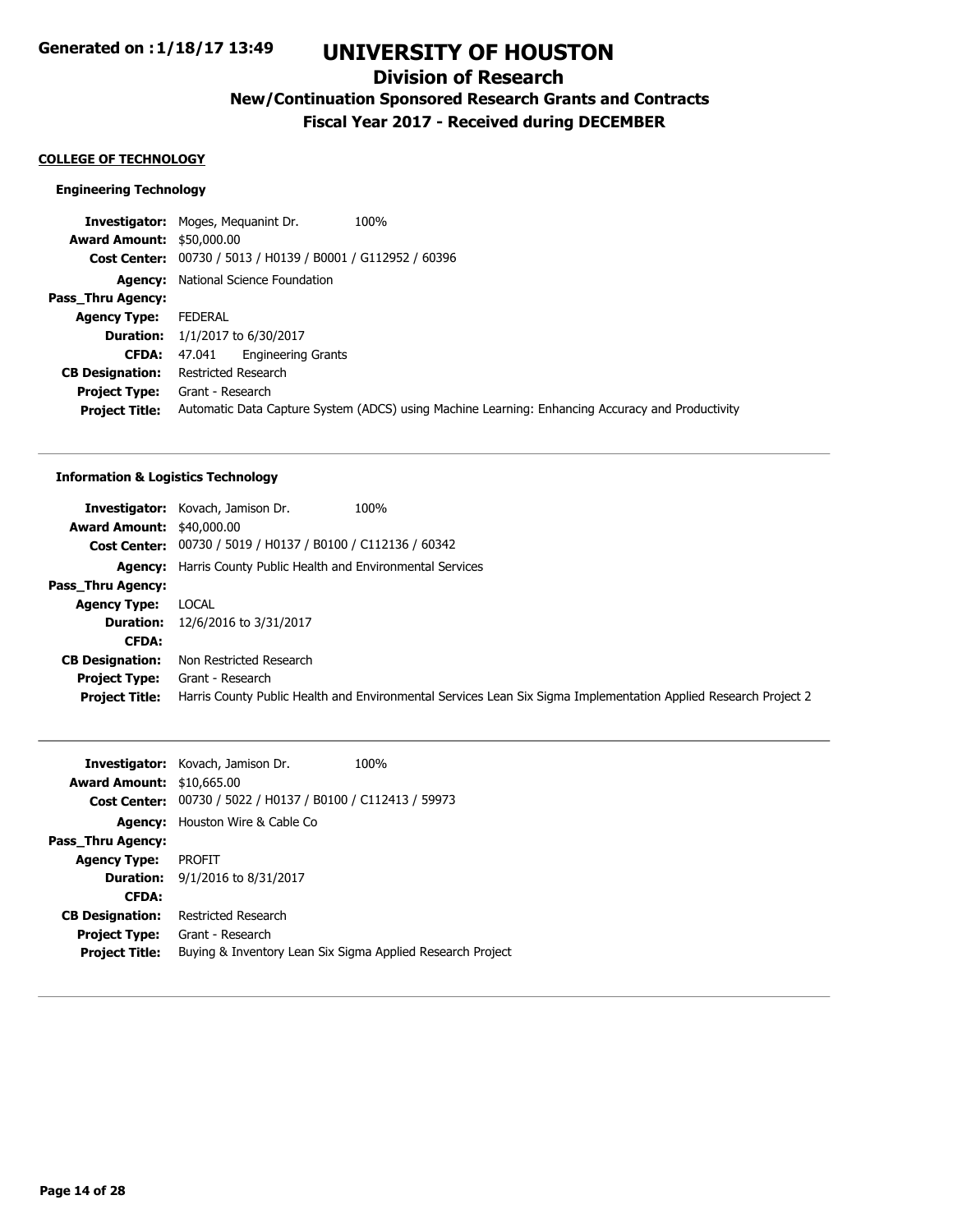## **Division of Research**

# **New/Continuation Sponsored Research Grants and Contracts**

**Fiscal Year 2017 - Received during DECEMBER**

### **CULLEN COLLEGE OF ENGINEERING**

### **Biomedical Engineering**

| <b>Investigator:</b> Ince, Nuri Dr. |                                                             | 100%                                                                                                               |
|-------------------------------------|-------------------------------------------------------------|--------------------------------------------------------------------------------------------------------------------|
| <b>Award Amount: \$30,000.00</b>    |                                                             |                                                                                                                    |
|                                     | Cost Center: 00730 / 5022 / H0071 / B0001 / C110934 / 60312 |                                                                                                                    |
|                                     | <b>Agency:</b> Medtronic, Inc.                              |                                                                                                                    |
| <b>Pass Thru Agency:</b>            |                                                             |                                                                                                                    |
| <b>Agency Type:</b>                 | <b>PROFIT</b>                                               |                                                                                                                    |
|                                     | <b>Duration:</b> $10/1/2016$ to $10/1/2018$                 |                                                                                                                    |
| <b>CFDA:</b>                        |                                                             |                                                                                                                    |
| <b>CB Designation:</b>              | Restricted Research                                         |                                                                                                                    |
| <b>Project Type:</b>                | Grant - Research                                            |                                                                                                                    |
| <b>Project Title:</b>               | Parameters in Parkinson Disease                             | Prospective, Blinded Assessment of Intraoperative Local Field Potentials for the Prediction of Optimal Stimulation |

#### **Chemical Engineering**

|                                   | <b>Investigator:</b> Balakotaiah, Vemuri Dr.   | 100%                                                                        |
|-----------------------------------|------------------------------------------------|-----------------------------------------------------------------------------|
| <b>Award Amount: \$233,109.00</b> |                                                |                                                                             |
| <b>Cost Center:</b>               | 00730 / 5022 / H0067 / B0001 / C108307 / 55300 |                                                                             |
|                                   | <b>Agency:</b> SABIC Americas, Inc.            |                                                                             |
| Pass Thru Agency:                 |                                                |                                                                             |
| <b>Agency Type:</b>               | <b>PROFIT</b>                                  |                                                                             |
|                                   | <b>Duration:</b> $4/1/2014$ to $3/31/2017$     |                                                                             |
| <b>CFDA:</b>                      |                                                |                                                                             |
| <b>CB Designation:</b>            | Restricted Research                            |                                                                             |
| <b>Project Type:</b>              | Contract - Research                            |                                                                             |
| <b>Project Title:</b>             |                                                | Kinetic and Scale-up Studies on Catalytic Partial Oxidation of Hydrocarbons |
|                                   |                                                |                                                                             |

|                                  | 100%                                                                                                                                                                |                                                                                                                                                                                                                                                 |
|----------------------------------|---------------------------------------------------------------------------------------------------------------------------------------------------------------------|-------------------------------------------------------------------------------------------------------------------------------------------------------------------------------------------------------------------------------------------------|
| <b>Award Amount: \$80,026.00</b> |                                                                                                                                                                     |                                                                                                                                                                                                                                                 |
|                                  |                                                                                                                                                                     |                                                                                                                                                                                                                                                 |
|                                  |                                                                                                                                                                     |                                                                                                                                                                                                                                                 |
|                                  |                                                                                                                                                                     |                                                                                                                                                                                                                                                 |
| <b>FEDERAL</b>                   |                                                                                                                                                                     |                                                                                                                                                                                                                                                 |
|                                  |                                                                                                                                                                     |                                                                                                                                                                                                                                                 |
| 93.839                           |                                                                                                                                                                     |                                                                                                                                                                                                                                                 |
|                                  |                                                                                                                                                                     |                                                                                                                                                                                                                                                 |
|                                  |                                                                                                                                                                     |                                                                                                                                                                                                                                                 |
|                                  |                                                                                                                                                                     |                                                                                                                                                                                                                                                 |
|                                  | <b>Investigator:</b> Vekilov, Peter Dr.<br><b>Agency:</b> Brown University<br><b>Duration:</b> $9/1/2013$ to $5/31/2017$<br>Restricted Research<br>Grant - Research | Cost Center: 00730 / 5013 / H0067 / B0001 / G105331 / 53937<br><b>Pass_Thru Agency:</b> National Heart, Lung, and Blood Institute<br>Blood Diseases and Resources Research<br>Multiscale Modeling of Sickle Cell Anemia: Methods and Validation |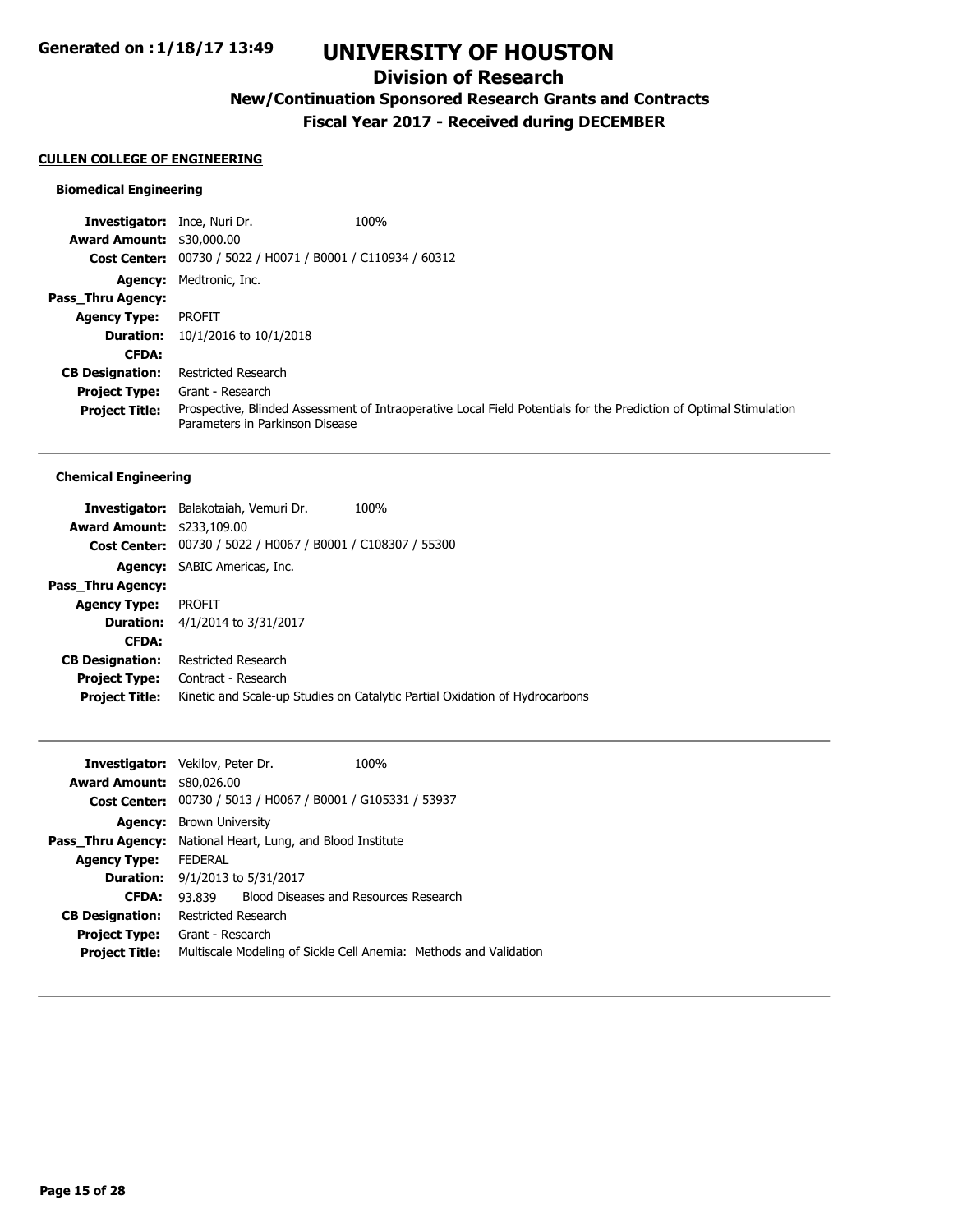## **Division of Research**

# **New/Continuation Sponsored Research Grants and Contracts**

**Fiscal Year 2017 - Received during DECEMBER**

### **CULLEN COLLEGE OF ENGINEERING**

### **Chemical Engineering**

|                                   | 33%<br>Investigator: Grabow, Lars Dr.                       |                                                                                                              |
|-----------------------------------|-------------------------------------------------------------|--------------------------------------------------------------------------------------------------------------|
| <b>Award Amount: \$319,958.10</b> |                                                             |                                                                                                              |
|                                   | Cost Center: 00730 / 5013 / H0067 / B0001 / G111404 / 59908 |                                                                                                              |
|                                   | <b>Agency:</b> National Science Foundation                  |                                                                                                              |
| Pass_Thru Agency:                 |                                                             |                                                                                                              |
| <b>Agency Type:</b>               | <b>FEDERAL</b>                                              |                                                                                                              |
| <b>Duration:</b>                  | 9/1/2016 to 8/31/2020                                       |                                                                                                              |
| <b>CFDA:</b>                      | 47.041<br><b>Engineering Grants</b>                         |                                                                                                              |
| <b>CB Designation:</b>            | <b>Restricted Research</b>                                  |                                                                                                              |
| <b>Project Type:</b>              | Grant - Research                                            |                                                                                                              |
| <b>Project Title:</b>             | Crystal Engineering                                         | DMREF: Collaborative Research: Integration of Computation and Experiments to Design a Versatile Platform for |
|                                   |                                                             |                                                                                                              |
|                                   | 34%<br>Investigator: Palmer, Jeremy Dr.                     |                                                                                                              |
| <b>Award Amount: \$329,653.80</b> |                                                             |                                                                                                              |
|                                   | Cost Center: 00730 / 5013 / H0067 / B0001 / G111404 / 59908 |                                                                                                              |
|                                   | <b>Agency:</b> National Science Foundation                  |                                                                                                              |
| Pass_Thru Agency:                 |                                                             |                                                                                                              |
| <b>Agency Type:</b>               | <b>FEDERAL</b>                                              |                                                                                                              |
| <b>Duration:</b>                  | 9/1/2016 to 8/31/2020                                       |                                                                                                              |
| <b>CFDA:</b>                      | <b>Engineering Grants</b><br>47.041                         |                                                                                                              |
| <b>CB Designation:</b>            | <b>Restricted Research</b>                                  |                                                                                                              |
| <b>Project Type:</b>              | Grant - Research                                            |                                                                                                              |
| <b>Project Title:</b>             | Crystal Engineering                                         | DMREF: Collaborative Research: Integration of Computation and Experiments to Design a Versatile Platform for |
|                                   |                                                             |                                                                                                              |
|                                   | 33%<br>Investigator: Rimer, Jeffrey Dr.                     |                                                                                                              |
| <b>Award Amount: \$319,958.10</b> |                                                             |                                                                                                              |
|                                   | Cost Center: 00730 / 5013 / H0067 / B0001 / G111404 / 59908 |                                                                                                              |
|                                   | <b>Agency:</b> National Science Foundation                  |                                                                                                              |
| Pass_Thru Agency:                 |                                                             |                                                                                                              |
| <b>Agency Type:</b>               | <b>FEDERAL</b>                                              |                                                                                                              |
| <b>Duration:</b>                  | 9/1/2016 to 8/31/2020                                       |                                                                                                              |
| <b>CFDA:</b>                      | 47.041<br><b>Engineering Grants</b>                         |                                                                                                              |
| <b>CB Designation:</b>            | Restricted Research                                         |                                                                                                              |
| <b>Project Type:</b>              | Grant - Research                                            |                                                                                                              |
| <b>Project Title:</b>             | Crystal Engineering                                         | DMREF: Collaborative Research: Integration of Computation and Experiments to Design a Versatile Platform for |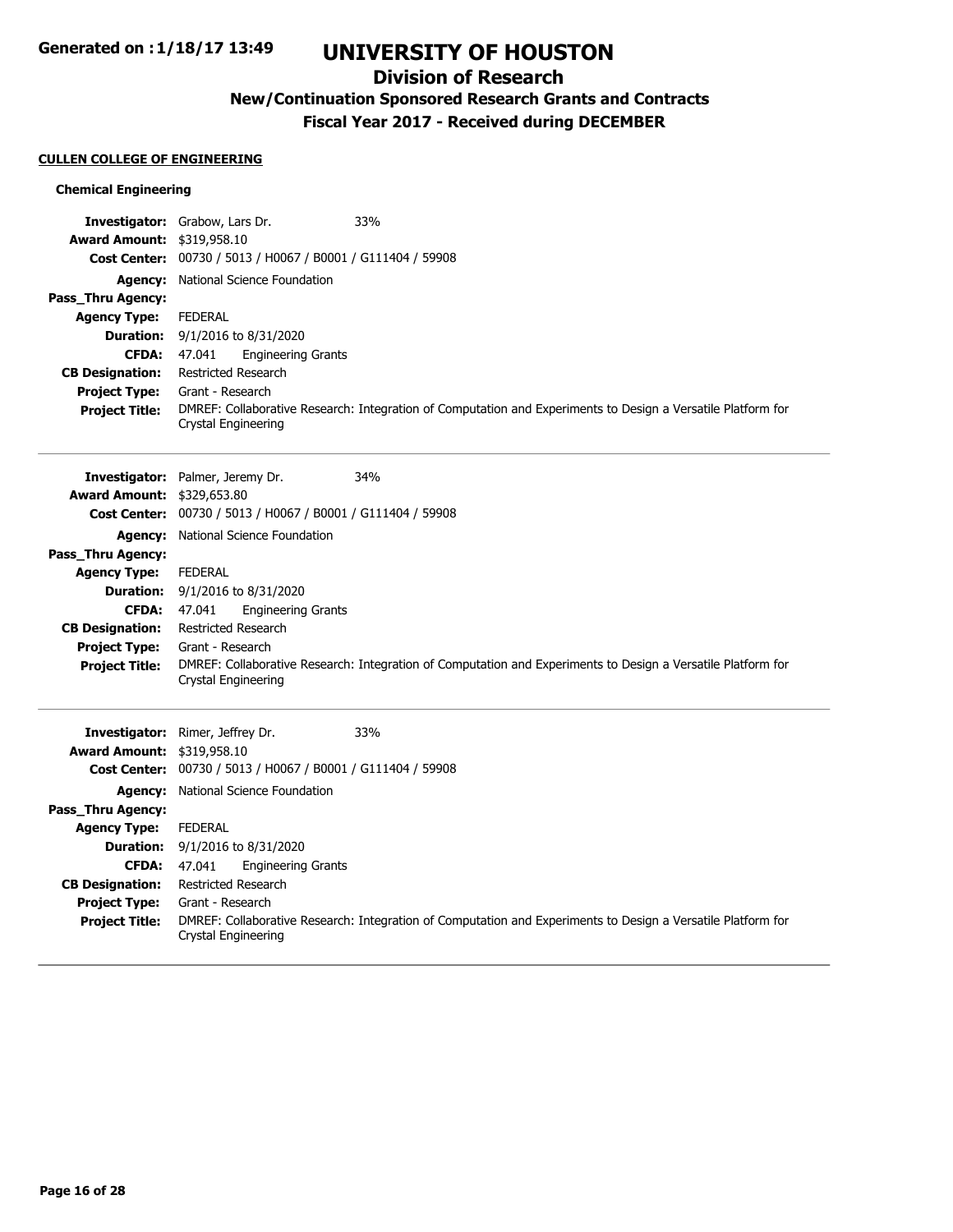## **Division of Research**

# **New/Continuation Sponsored Research Grants and Contracts**

**Fiscal Year 2017 - Received during DECEMBER**

### **CULLEN COLLEGE OF ENGINEERING**

#### **Civil Engineering**

| <b>Investigator:</b> Hu, Yandi Dr. |                                                                           | 50% |
|------------------------------------|---------------------------------------------------------------------------|-----|
| <b>Award Amount: \$12,500.00</b>   |                                                                           |     |
| <b>Cost Center:</b>                | 00730 / 5021 / H0068 / B0001 / C112404 / 60324                            |     |
|                                    | <b>Agency:</b> Tianjin Research Institute for Water Transport Engineering |     |
| Pass Thru Agency:                  |                                                                           |     |
| <b>Agency Type:</b>                | NON PROFIT                                                                |     |
| <b>Duration:</b>                   | 9/1/2016 to 4/30/2018                                                     |     |
| <b>CFDA:</b>                       |                                                                           |     |
| <b>CB Designation:</b>             | Restricted Research                                                       |     |
| <b>Project Type:</b>               | Grant - Research                                                          |     |
| <b>Project Title:</b>              | Oil Spill Cleanup: Adsorbent regeneration and transport                   |     |

| <b>Investigator:</b> Wang, Keh-Han Dr.<br>50%                             |
|---------------------------------------------------------------------------|
| <b>Award Amount: \$12,500.00</b>                                          |
| Cost Center: 00730 / 5021 / H0068 / B0001 / C112404 / 60324               |
| <b>Agency:</b> Tianjin Research Institute for Water Transport Engineering |
|                                                                           |
| <b>Agency Type: NON PROFIT</b>                                            |
| <b>Duration:</b> $9/1/2016$ to $4/30/2018$                                |
|                                                                           |
| Restricted Research                                                       |
| Grant - Research                                                          |
| Oil Spill Cleanup: Adsorbent regeneration and transport                   |
|                                                                           |

|                                  | 100%<br><b>Investigator:</b> Lee, Hyongki Dr.                                                                       |
|----------------------------------|---------------------------------------------------------------------------------------------------------------------|
| <b>Award Amount: \$25,565.00</b> |                                                                                                                     |
|                                  | Cost Center: 00730 / 5013 / H0068 / B0001 / G110398 / 59928                                                         |
|                                  | <b>Agency:</b> NASA Goddard Space Flight Center                                                                     |
| <b>Pass Thru Agency:</b>         |                                                                                                                     |
| <b>Agency Type:</b>              | FEDERAL                                                                                                             |
|                                  | <b>Duration:</b> $8/11/2016$ to $8/10/2020$                                                                         |
| CFDA:                            | Aerospace Education Services Program<br>43.001                                                                      |
| <b>CB Designation:</b>           | Restricted Research                                                                                                 |
|                                  | <b>Project Type:</b> Grant - Research                                                                               |
| <b>Project Title:</b>            | Integrating lateral contributions and longitudinal controls along river reaches to improve SWOT discharge estimates |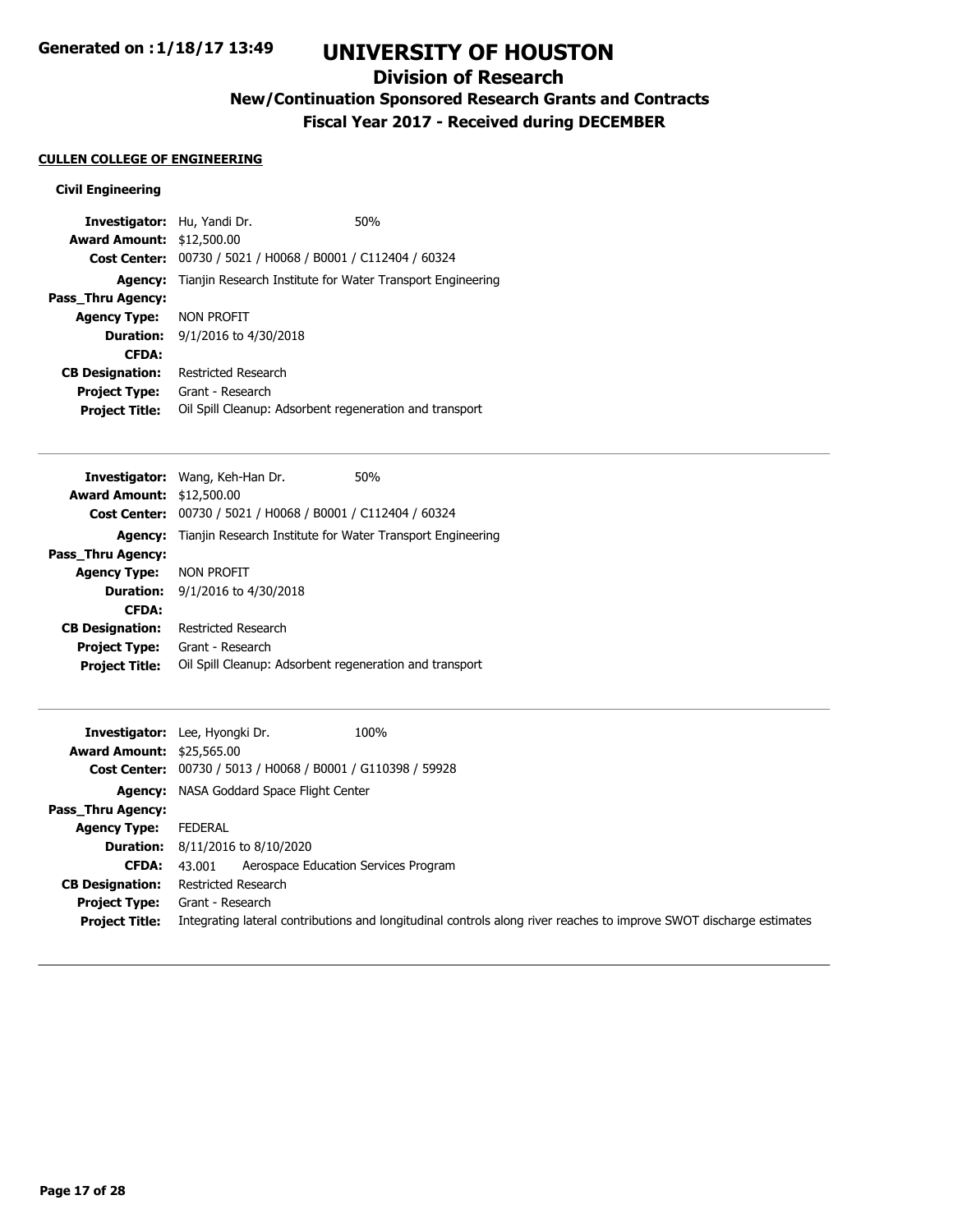## **Division of Research**

# **New/Continuation Sponsored Research Grants and Contracts**

**Fiscal Year 2017 - Received during DECEMBER**

### **CULLEN COLLEGE OF ENGINEERING**

### **Civil Engineering**

| <b>Investigator:</b> Gencturk, Bora Dr. |                                         |                                                             | 47%                                                                                           |
|-----------------------------------------|-----------------------------------------|-------------------------------------------------------------|-----------------------------------------------------------------------------------------------|
| <b>Award Amount: \$111,513.61</b>       |                                         |                                                             |                                                                                               |
|                                         |                                         | Cost Center: 00730 / 5013 / H0068 / B0001 / G109884 / 58194 |                                                                                               |
|                                         | <b>Agency:</b> Idaho Operations Office  |                                                             |                                                                                               |
| Pass Thru Agency:                       |                                         |                                                             |                                                                                               |
| <b>Agency Type:</b>                     | <b>FEDERAL</b>                          |                                                             |                                                                                               |
|                                         | <b>Duration:</b> 10/1/2015 to 9/30/2018 |                                                             |                                                                                               |
| <b>CFDA:</b>                            | 81.121                                  |                                                             | Nuclear Energy Research, Development and Demonstration                                        |
| <b>CB Designation:</b>                  | Restricted Research                     |                                                             |                                                                                               |
| <b>Project Type:</b>                    |                                         | Co-Op Agreement - Research                                  |                                                                                               |
| <b>Project Title:</b>                   |                                         |                                                             | Multiple Degradation Mechanisms in Reinforced Concrete Structures, Modeling and Risk Analysis |

|                                   | 53%<br><b>Investigator:</b> Willam, Kaspar Dr.                                                |
|-----------------------------------|-----------------------------------------------------------------------------------------------|
| <b>Award Amount: \$125,749.39</b> |                                                                                               |
|                                   | Cost Center: 00730 / 5013 / H0068 / B0001 / G109884 / 58194                                   |
|                                   | <b>Agency:</b> Idaho Operations Office                                                        |
| <b>Pass Thru Agency:</b>          |                                                                                               |
| <b>Agency Type:</b>               | <b>FEDERAL</b>                                                                                |
|                                   | <b>Duration:</b> 10/1/2015 to 9/30/2018                                                       |
| <b>CFDA:</b>                      | Nuclear Energy Research, Development and Demonstration<br>81.121                              |
| <b>CB Designation:</b>            | Restricted Research                                                                           |
| <b>Project Type:</b>              | Co-Op Agreement - Research                                                                    |
| <b>Project Title:</b>             | Multiple Degradation Mechanisms in Reinforced Concrete Structures, Modeling and Risk Analysis |

| <b>Investigator:</b> Hartzell, Preston |                            |                                           | 50%                                                   |
|----------------------------------------|----------------------------|-------------------------------------------|-------------------------------------------------------|
| <b>Award Amount: \$42,000.00</b>       |                            |                                           |                                                       |
| <b>Cost Center:</b>                    |                            |                                           | 00730 / 5043 / H0068 / B0001 / C112542 / 60105        |
| Agency:                                |                            |                                           | United States Department of Health and Human Services |
| Pass Thru Agency:                      |                            |                                           |                                                       |
| <b>Agency Type:</b>                    | <b>FEDERAL</b>             |                                           |                                                       |
| <b>Duration:</b>                       | 9/30/2016 to 9/29/2017     |                                           |                                                       |
| <b>CFDA:</b>                           | 93.000                     |                                           | Department of Health and Human Services               |
| <b>CB Designation:</b>                 | <b>Restricted Research</b> |                                           |                                                       |
| <b>Project Type:</b>                   | Contract - Research        |                                           |                                                       |
| <b>Project Title:</b>                  |                            | LIDAR Observations of Wave Runup Modeling |                                                       |
|                                        |                            |                                           |                                                       |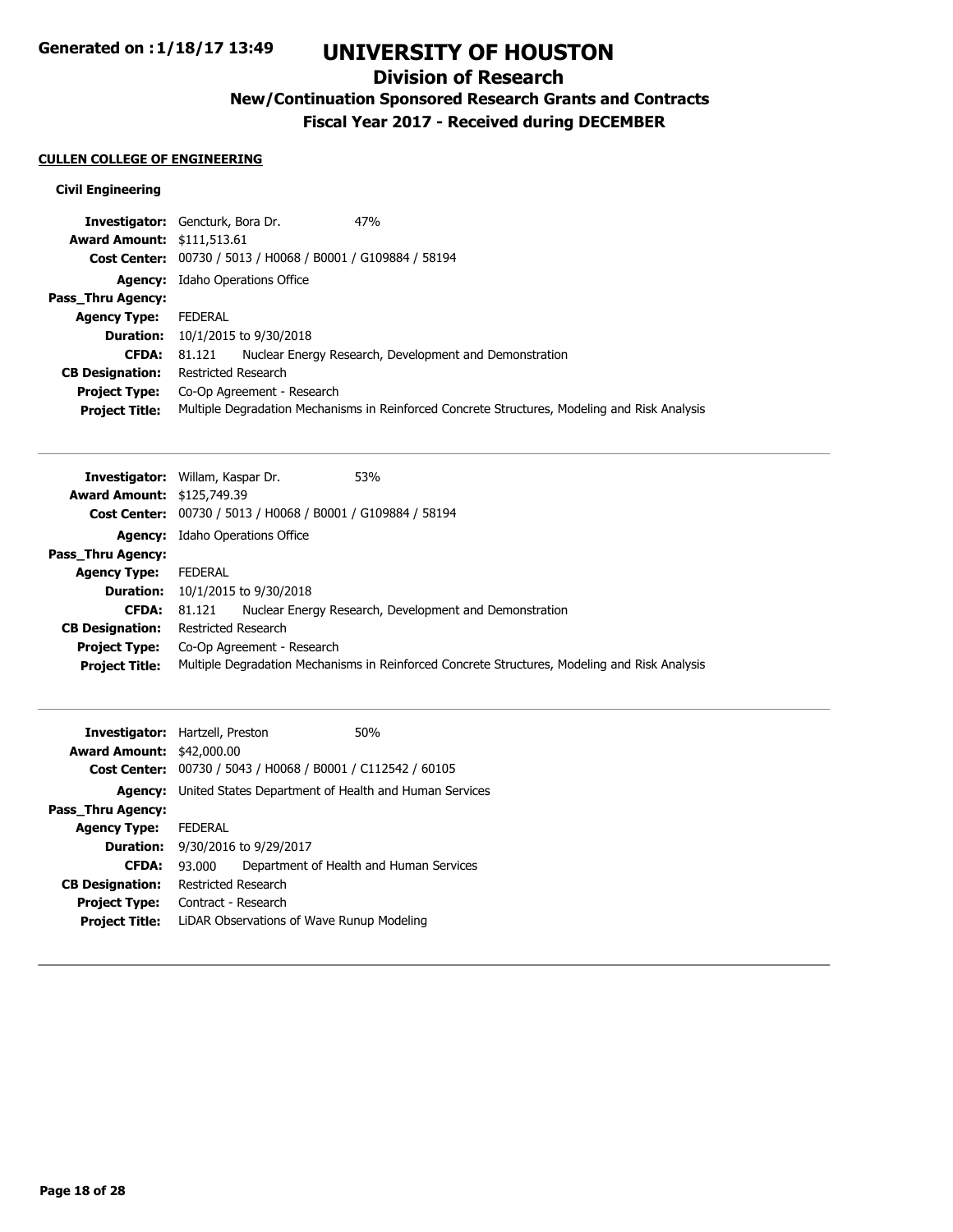## **Division of Research**

**New/Continuation Sponsored Research Grants and Contracts**

**Fiscal Year 2017 - Received during DECEMBER**

#### **CULLEN COLLEGE OF ENGINEERING**

#### **Civil Engineering**

| <b>Investigator:</b> Glennie, Craig Dr. |                     |                                                | 50%                                                                  |
|-----------------------------------------|---------------------|------------------------------------------------|----------------------------------------------------------------------|
| <b>Award Amount: \$42,000.00</b>        |                     |                                                |                                                                      |
| <b>Cost Center:</b>                     |                     | 00730 / 5043 / H0068 / B0001 / C112542 / 60105 |                                                                      |
|                                         |                     |                                                | <b>Agency:</b> United States Department of Health and Human Services |
| Pass Thru Agency:                       |                     |                                                |                                                                      |
| <b>Agency Type:</b>                     | <b>FEDERAL</b>      |                                                |                                                                      |
| <b>Duration:</b>                        |                     | 9/30/2016 to 9/29/2017                         |                                                                      |
| <b>CFDA:</b>                            | 93.000              |                                                | Department of Health and Human Services                              |
| <b>CB Designation:</b>                  | Restricted Research |                                                |                                                                      |
| <b>Project Type:</b>                    | Contract - Research |                                                |                                                                      |
| <b>Project Title:</b>                   |                     | LIDAR Observations of Wave Runup Modeling      |                                                                      |

#### **Electrical & Computer Engineering**

| <b>Investigator:</b> Chen, Jinghong Dr.<br><b>Award Amount: \$40,307.00</b> | 100%                                 |
|-----------------------------------------------------------------------------|--------------------------------------|
| 00730 / 5043 / H0070 / B0001 / C109494 / 58535                              |                                      |
| Alphacore, Inc.                                                             |                                      |
| NASA Stennis Space Center                                                   |                                      |
| <b>FFDFRAI</b>                                                              |                                      |
| <b>Duration:</b> 6/5/2015 to 6/5/2017                                       |                                      |
| 43.001                                                                      | Aerospace Education Services Program |
| Restricted Research                                                         |                                      |
| Contract - Research                                                         |                                      |
| High Speed Digitizer for Remote Sensing                                     |                                      |
|                                                                             |                                      |

|                                  | 100%<br><b>Investigator:</b> Contreras-Vidal, Jose Dr.                                                                                               |
|----------------------------------|------------------------------------------------------------------------------------------------------------------------------------------------------|
| <b>Award Amount: \$30,000.00</b> |                                                                                                                                                      |
|                                  | Cost Center: 00730 / 5021 / H0070 / B0001 / C110395 / 58466                                                                                          |
| <b>Agency:</b>                   | <b>TIRR Foundation</b>                                                                                                                               |
| <b>Pass Thru Agency:</b>         |                                                                                                                                                      |
| <b>Agency Type:</b>              | <b>FOUNDATION</b>                                                                                                                                    |
| <b>Duration:</b>                 | 9/1/2015 to 8/31/2017                                                                                                                                |
| <b>CFDA:</b>                     |                                                                                                                                                      |
| <b>CB Designation:</b>           | Restricted Research                                                                                                                                  |
| <b>Project Type:</b>             | Grant - Research                                                                                                                                     |
| <b>Project Title:</b>            | Multi-session stability and anatomical sources of EEG signals for a brain-machine interface to a lower-body powered<br>exoskeleton for SCI survivors |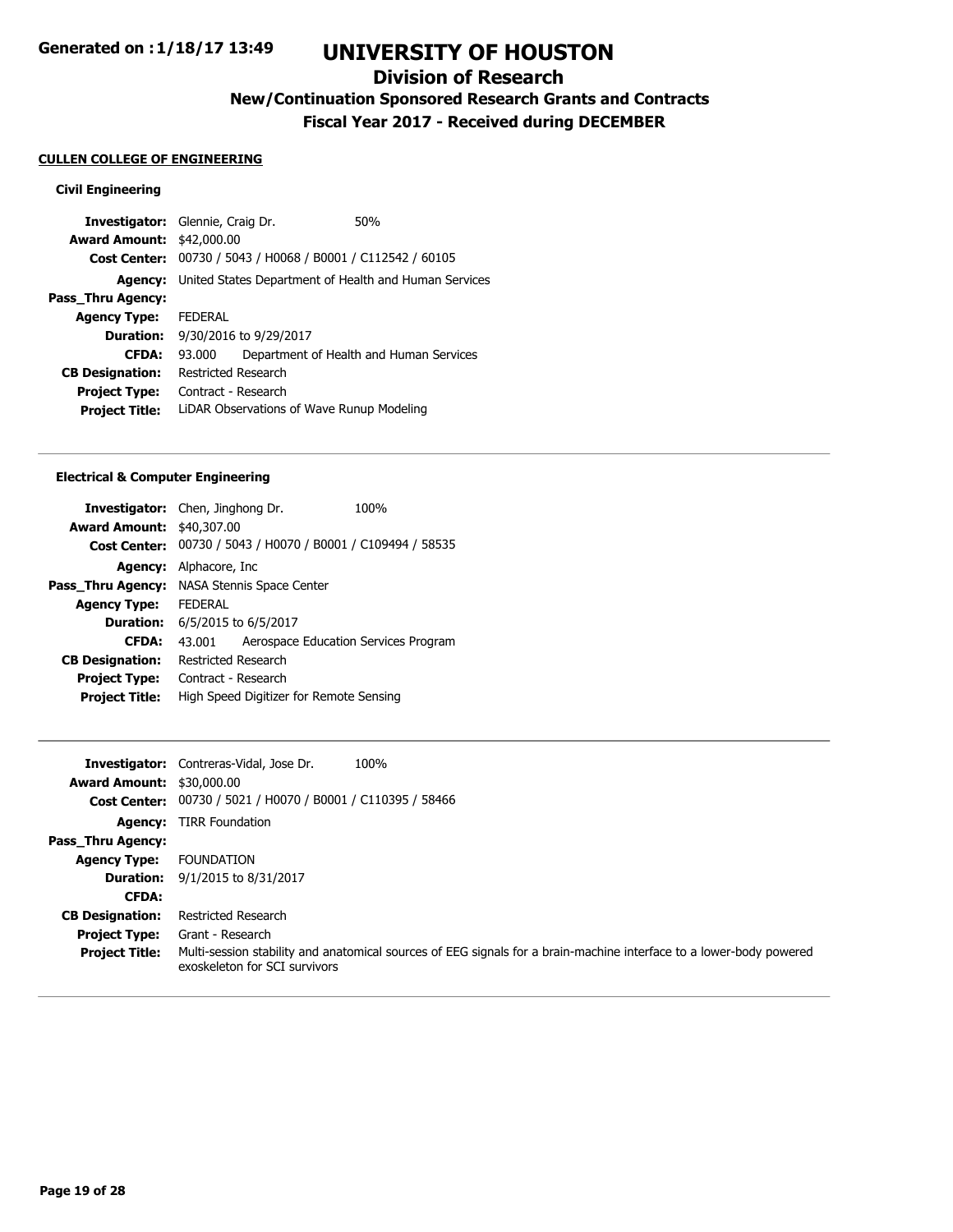## **Division of Research**

# **New/Continuation Sponsored Research Grants and Contracts**

**Fiscal Year 2017 - Received during DECEMBER**

#### **CULLEN COLLEGE OF ENGINEERING**

#### **Electrical & Computer Engineering**

**Investigator:** Rajashekara, Kaushik Dr. 100% **Award Amount:** \$189,620.00 **Cost Center:** 00730 / 5016 / H0070 / B0001 / C112837 / 60378 **Agency:** University of Texas at Dallas **Pass\_Thru Agency: Agency Type:** STATE **Duration:** 11/1/2016 to 10/31/2017 **CFDA: CB Designation:** Restricted Research **Project Type:** Grant - Research **Project Title:** Multi-Agent System (MAS) based controller for autonomous energy management in Microgrids

|                                  | Investigator: Rajashekara, Kaushik Dr.<br>100%                                                             |
|----------------------------------|------------------------------------------------------------------------------------------------------------|
| <b>Award Amount: \$90,000.00</b> |                                                                                                            |
|                                  | Cost Center: 00730 / 5016 / H0070 / B0001 / C112836 / 60377                                                |
|                                  | <b>Agency:</b> University of Texas at Dallas                                                               |
| Pass Thru Agency:                |                                                                                                            |
| <b>Agency Type:</b>              | <b>STATE</b>                                                                                               |
| <b>Duration:</b>                 | 11/1/2016 to 10/31/2017                                                                                    |
| <b>CFDA:</b>                     |                                                                                                            |
| <b>CB Designation:</b>           | <b>Restricted Research</b>                                                                                 |
| <b>Project Type:</b>             | Grant - Research                                                                                           |
| <b>Project Title:</b>            | Demonstration of Power Converter Operation under Asymmetrical Loading Condition for 3-phase, 4-wire System |

#### **Mechanical Engineering**

| <b>Investigator:</b> White, Kenneth W. Dr.                         | 100%                                                              |  |
|--------------------------------------------------------------------|-------------------------------------------------------------------|--|
| <b>Award Amount: \$7,000.00</b>                                    |                                                                   |  |
| <b>Cost Center:</b> 00730 / 5043 / H0073 / B0001 / G112123 / 59678 |                                                                   |  |
| Agency: Clarkson Aerospace Corporation                             |                                                                   |  |
| <b>Pass Thru Agency:</b> U.S. Air Force Research Laboratory        |                                                                   |  |
| FEDERAL                                                            |                                                                   |  |
| <b>Duration:</b> 6/1/2016 to 6/30/2017                             |                                                                   |  |
| 12.800 Air Force Defense Research Sciences Program                 |                                                                   |  |
| Restricted Research                                                |                                                                   |  |
| Contract - Research                                                |                                                                   |  |
|                                                                    | AFRL Collaboration Program - Materials and Manufacturing Research |  |
|                                                                    |                                                                   |  |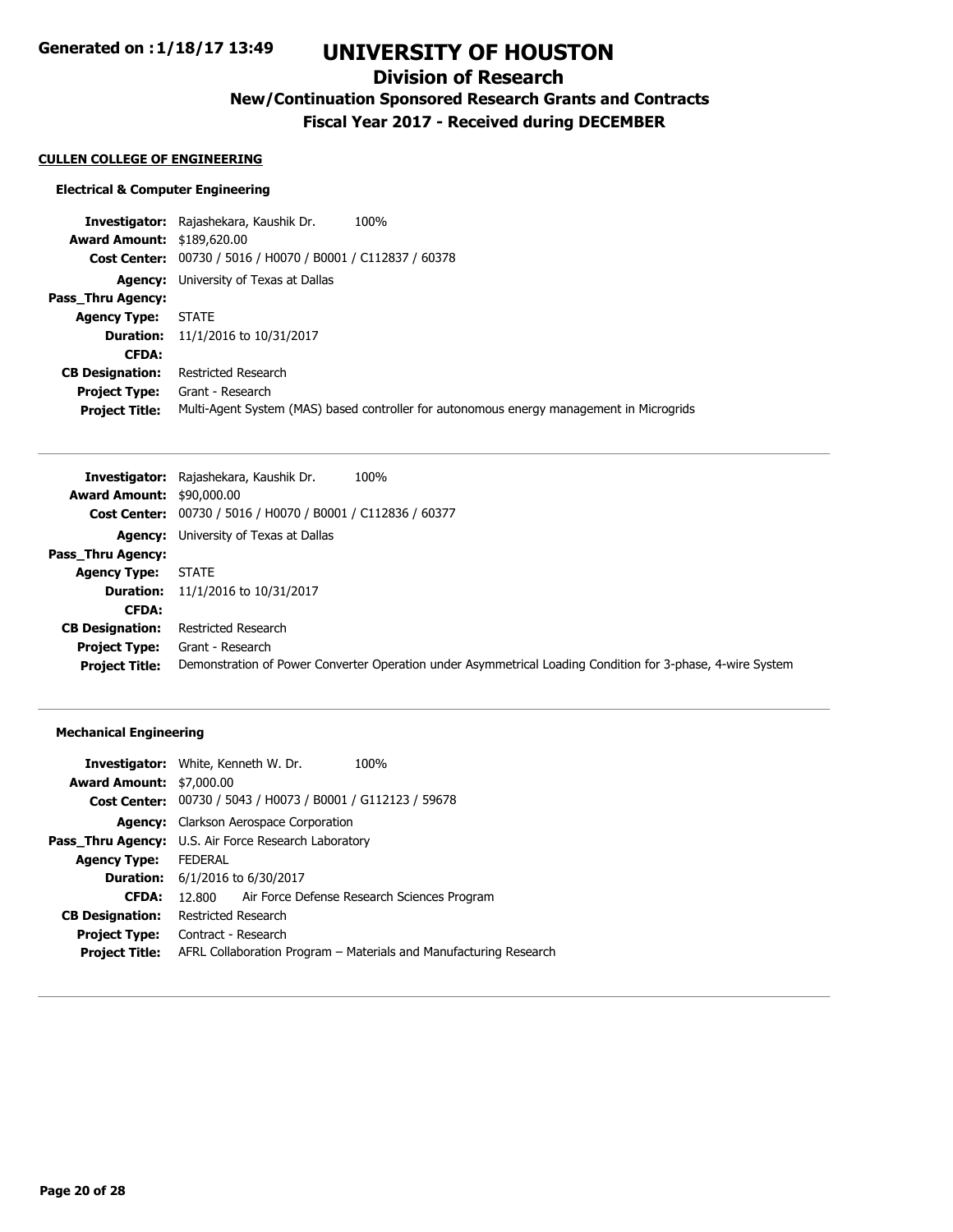## **Division of Research**

## **New/Continuation Sponsored Research Grants and Contracts**

**Fiscal Year 2017 - Received during DECEMBER**

#### **CULLEN COLLEGE OF ENGINEERING**

### **Mechanical Engineering**

|                                  | 30%<br><b>Investigator:</b> Hadjiev, Viktor Dr.                                                            |
|----------------------------------|------------------------------------------------------------------------------------------------------------|
| <b>Award Amount: \$6,900.00</b>  |                                                                                                            |
| <b>Cost Center:</b>              | 00730 / 5043 / H0452 / B0001 / G107520 / 54264                                                             |
|                                  | <b>Agency:</b> Clarkson Aerospace Corporation                                                              |
|                                  | <b>Pass_Thru Agency:</b> U.S. Air Force Research Laboratory                                                |
| <b>Agency Type:</b>              | <b>FEDERAL</b>                                                                                             |
|                                  | <b>Duration:</b> 9/3/2013 to 6/30/2017                                                                     |
| <b>CFDA:</b>                     | 12.800<br>Air Force Defense Research Sciences Program                                                      |
| <b>CB Designation:</b>           | <b>Restricted Research</b>                                                                                 |
| <b>Project Type:</b>             | Contract - Research                                                                                        |
| <b>Project Title:</b>            | AFRL COLLABORATION PROGRAM - MATERIALS and MANUFACTURING RESEARCH                                          |
|                                  | Raman Microscopy Characterization and Computational Simulations of Refractory Matrices and Nanocrystalline |
|                                  | Carbides                                                                                                   |
|                                  |                                                                                                            |
|                                  | <b>Investigator:</b> Song, Gangbing Dr.<br>100%                                                            |
| <b>Award Amount: \$21,094.00</b> |                                                                                                            |
|                                  | Cost Center: 00730 / 5022 / H0073 / B0001 / C112842 / 60345                                                |
|                                  | <b>Agency:</b> OneSubsea LLC                                                                               |
| Pass_Thru Agency:                |                                                                                                            |
| <b>Agency Type:</b>              | <b>PROFIT</b>                                                                                              |
| <b>Duration:</b>                 | 11/21/2016 to 1/30/2017                                                                                    |
| <b>CFDA:</b>                     |                                                                                                            |
| <b>CB Designation:</b>           | <b>Restricted Research</b>                                                                                 |

**Project Title:** Load Monitoring of Metal to Metal Seal in CVC Using Quasi Distributed Fiber Bragg Gratings (FBG) Sensors

### **Petroleum Engineering**

|                                  | Investigator: Myers, Michael Dr.                                   | <b>70%</b> |
|----------------------------------|--------------------------------------------------------------------|------------|
| <b>Award Amount: \$88,853.10</b> |                                                                    |            |
|                                  | <b>Cost Center:</b> 00730 / 5022 / H0591 / B0001 / C112835 / 60391 |            |
|                                  | <b>Agency:</b> Shell Global Solutions                              |            |
| Pass_Thru Agency:                |                                                                    |            |
| <b>Agency Type:</b>              | PROFIT                                                             |            |
| <b>Duration:</b>                 | 12/1/2016 to 11/30/2019                                            |            |
| <b>CFDA:</b>                     |                                                                    |            |
| <b>CB Designation:</b>           | Restricted Research                                                |            |
| <b>Project Type:</b>             | Grant - Research                                                   |            |
| <b>Project Title:</b>            | Geomechanical Properties of Depleted Reservoirs                    |            |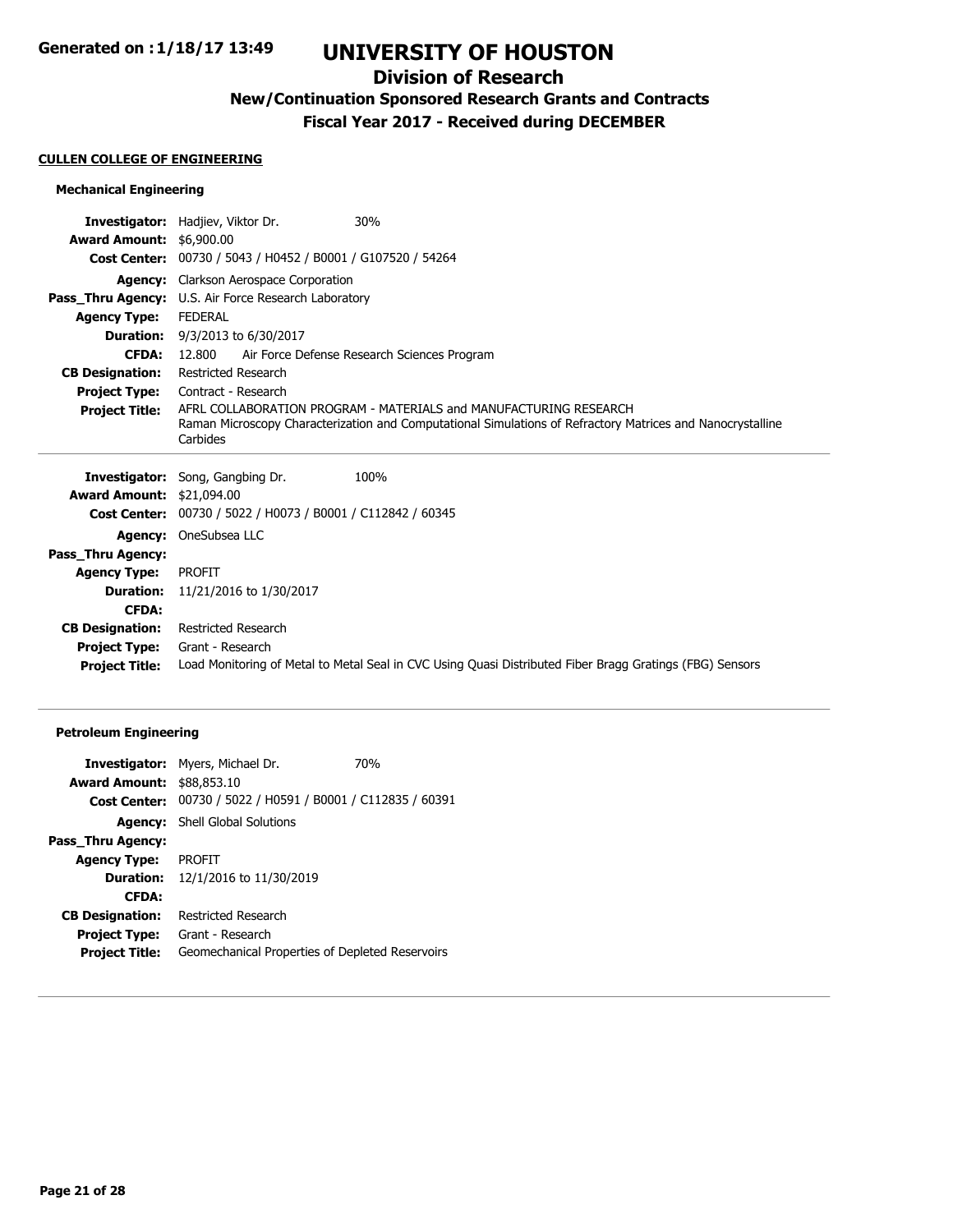## **Division of Research**

# **New/Continuation Sponsored Research Grants and Contracts**

**Fiscal Year 2017 - Received during DECEMBER**

#### **CULLEN COLLEGE OF ENGINEERING**

#### **Petroleum Engineering**

**Investigator:** Hathon, Lori Dr. 30% **Award Amount:** \$38,079.90 **Cost Center:** 00730 / 5022 / H0591 / B0001 / C112835 / 60391 **Agency:** Shell Global Solutions **Pass\_Thru Agency: Agency Type:** PROFIT **Duration:** 12/1/2016 to 11/30/2019 **CFDA: CB Designation:** Restricted Research **Project Type:** Grant - Research **Project Title:** Geomechanical Properties of Depleted Reservoirs

#### **DIVISION OF RESEARCH**

#### **TcSUH**

| Investigator:          | Hadjiev, Viktor Dr.                                        | 70%                                                                                                        |
|------------------------|------------------------------------------------------------|------------------------------------------------------------------------------------------------------------|
| <b>Award Amount:</b>   | \$16,100.00                                                |                                                                                                            |
| <b>Cost Center:</b>    | 00730 / 5043 / H0452 / B0001 / G107520 / 54264             |                                                                                                            |
| <b>Agency:</b>         | Clarkson Aerospace Corporation                             |                                                                                                            |
| Pass_Thru Agency:      | U.S. Air Force Research Laboratory                         |                                                                                                            |
| <b>Agency Type:</b>    | <b>FEDERAL</b>                                             |                                                                                                            |
| <b>Duration:</b>       | 9/3/2013 to 6/30/2017                                      |                                                                                                            |
| <b>CFDA:</b>           | 12.800                                                     | Air Force Defense Research Sciences Program                                                                |
| <b>CB Designation:</b> | <b>Restricted Research</b>                                 |                                                                                                            |
| <b>Project Type:</b>   | Contract - Research                                        |                                                                                                            |
| <b>Project Title:</b>  |                                                            | AFRI COLLABORATION PROGRAM - MATFRIALS and MANUFACTURING RESEARCH                                          |
|                        | Carbides                                                   | Raman Microscopy Characterization and Computational Simulations of Refractory Matrices and Nanocrystalline |
|                        |                                                            |                                                                                                            |
|                        |                                                            |                                                                                                            |
| Investigator:          | Brazdeikis, Audrius Dr.                                    | 75%                                                                                                        |
| <b>Award Amount:</b>   | \$11,250.00                                                |                                                                                                            |
| <b>Cost Center:</b>    | 00730 / 5022 / H0452 / B0001 / C110784 / 58894             |                                                                                                            |
| <b>Agency:</b>         | Endomagnetics Ltd                                          |                                                                                                            |
| Pass_Thru Agency:      |                                                            |                                                                                                            |
| <b>Agency Type:</b>    | <b>PROFIT</b>                                              |                                                                                                            |
| <b>Duration:</b>       | 2/1/2016 to 1/31/2017                                      |                                                                                                            |
| <b>CFDA:</b>           |                                                            |                                                                                                            |
| <b>CB Designation:</b> | <b>Restricted Research</b>                                 |                                                                                                            |
| <b>Project Type:</b>   | Contract - Research                                        |                                                                                                            |
| <b>Project Title:</b>  | Characterization of various non-cryogenic magnetic sensors |                                                                                                            |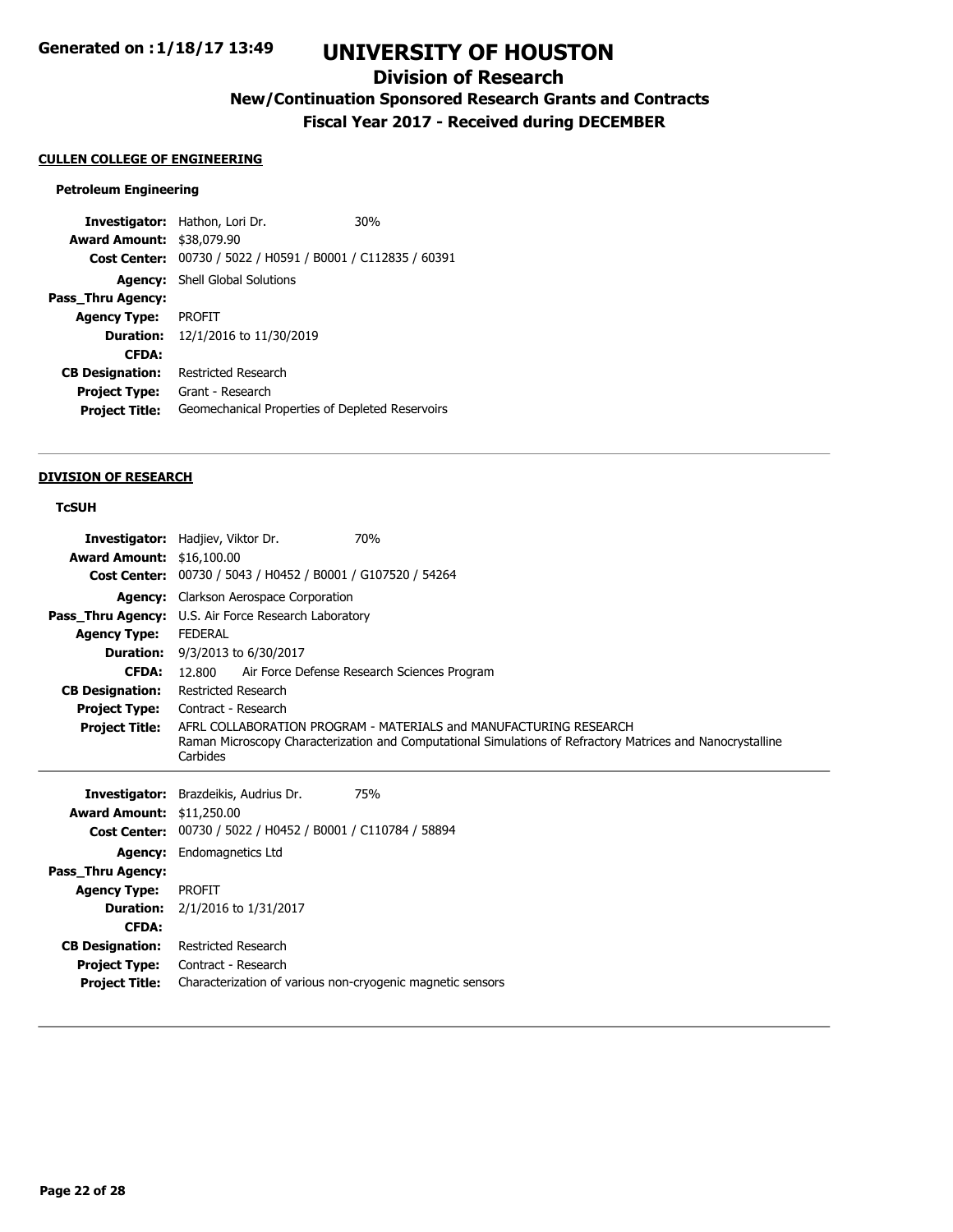## **Division of Research**

## **New/Continuation Sponsored Research Grants and Contracts**

**Fiscal Year 2017 - Received during DECEMBER**

#### **DIVISION OF RESEARCH**

### **TcSUH**

|                        | <b>Investigator:</b> Lytvynchuk, Oleksandr Dr.<br>75% |
|------------------------|-------------------------------------------------------|
| <b>Award Amount:</b>   | \$33,750.00                                           |
| <b>Cost Center:</b>    | 00730 / 5022 / H0452 / B0001 / C111489 / 59823        |
| <b>Agency:</b>         | Honeywell, Inc.                                       |
| Pass Thru Agency:      |                                                       |
| <b>Agency Type:</b>    | <b>PROFIT</b>                                         |
| <b>Duration:</b>       | 1/20/2016 to 2/29/2016                                |
| <b>CFDA:</b>           |                                                       |
| <b>CB Designation:</b> | Restricted Research                                   |
| <b>Project Type:</b>   | Contract - Research                                   |
| <b>Project Title:</b>  | Raman spectroscopy of hydrocarbon gas mixtures        |

| <b>Investigator:</b> Ren, Zhifeng Dr. |                     |                                                             | 50%                                                    |
|---------------------------------------|---------------------|-------------------------------------------------------------|--------------------------------------------------------|
| <b>Award Amount: \$93,507.50</b>      |                     |                                                             |                                                        |
|                                       |                     | Cost Center: 00730 / 5013 / H0452 / B0001 / G107350 / 53959 |                                                        |
|                                       |                     | <b>Agency:</b> U.S. Department of Energy                    |                                                        |
| Pass Thru Agency:                     |                     |                                                             |                                                        |
| <b>Agency Type:</b>                   | <b>FEDERAL</b>      |                                                             |                                                        |
|                                       |                     | <b>Duration:</b> $9/15/2013$ to $11/14/2017$                |                                                        |
| <b>CFDA:</b>                          | 81 049              |                                                             | Office of Energy Research Financial Assistance Program |
| <b>CB Designation:</b>                | Restricted Research |                                                             |                                                        |
| <b>Project Type:</b>                  | Grant - Research    |                                                             |                                                        |
| <b>Project Title:</b>                 |                     | High Performance Bulk Thermoelectric Materials              |                                                        |
|                                       |                     |                                                             |                                                        |

| <b>Award Amount: \$37,800.00</b> | <b>Investigator:</b> Meen, James Dr.                        | 70 <sub>%</sub>                                                 |  |
|----------------------------------|-------------------------------------------------------------|-----------------------------------------------------------------|--|
|                                  | Cost Center: 00730 / 5043 / H0452 / B0001 / G107616 / 54500 |                                                                 |  |
| <b>Agency:</b>                   | Clarkson Aerospace Corporation                              |                                                                 |  |
|                                  | <b>Pass_Thru Agency:</b> U.S. Air Force Research Laboratory |                                                                 |  |
| <b>Agency Type:</b>              | <b>FEDERAL</b>                                              |                                                                 |  |
|                                  | <b>Duration:</b> 9/3/2013 to 6/30/2017                      |                                                                 |  |
| <b>CFDA:</b>                     | 12.800 Air Force Defense Research Sciences Program          |                                                                 |  |
| <b>CB Designation:</b>           | Restricted Research                                         |                                                                 |  |
| <b>Project Type:</b>             | Contract - Research                                         |                                                                 |  |
| <b>Project Title:</b>            |                                                             | AFRL Collaboration Program-Materials and Manufacturing Research |  |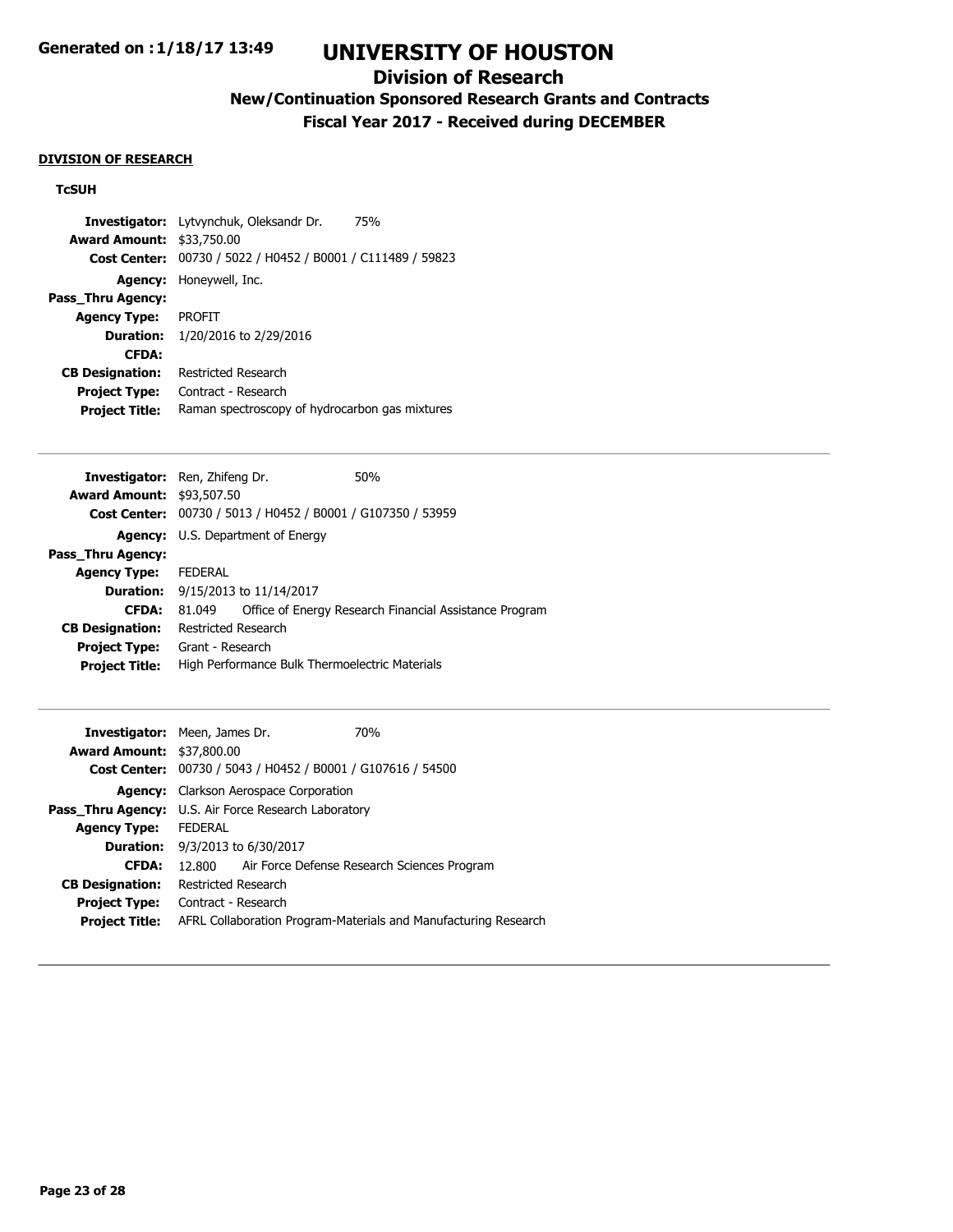## **Division of Research**

**New/Continuation Sponsored Research Grants and Contracts**

**Fiscal Year 2017 - Received during DECEMBER**

#### **DIVISION OF RESEARCH**

### **Texas Obesity Research Center**

**Investigator:** Simpson, Richard Dr. 50% **Award Amount:** \$4,886.70 **Cost Center:** 00730 / 5022 / H0500 / B0001 / C111498 / 58921 **Agency:** ORRECO **Pass\_Thru Agency: Agency Type:** PROFIT **Duration:** 1/1/2016 to 12/31/2017 **CFDA: CB Designation:** Restricted Research **Project Type:** Grant - Research **Project Title:** Biomarker Profiling of Professional Athletes

#### **TIMES**

|                                 | Investigator: Barr, Christopher Dr.<br>80%                          |
|---------------------------------|---------------------------------------------------------------------|
| <b>Award Amount: \$3,200.00</b> |                                                                     |
|                                 | Cost Center: 00730 / 5016 / H0288 / B0001 / G111025 / 60379         |
|                                 | <b>Agency:</b> University of Texas Health Science Center at Houston |
| Pass Thru Agency:               |                                                                     |
| <b>Agency Type:</b>             | <b>STATE</b>                                                        |
|                                 | <b>Duration:</b> 10/1/2015 to 11/30/2016                            |
| <b>CFDA:</b>                    |                                                                     |
| <b>CB Designation:</b>          | Restricted Research                                                 |
| <b>Project Type:</b>            | Grant - Research                                                    |
| <b>Project Title:</b>           | UT Health resident statistical consultation                         |
|                                 |                                                                     |

|                                 | <b>Investigator:</b> Kakadiaris, Ioannis Dr.                          | 50%                                                               |
|---------------------------------|-----------------------------------------------------------------------|-------------------------------------------------------------------|
| <b>Award Amount: \$4,766.67</b> |                                                                       |                                                                   |
|                                 | Cost Center: 00730 / 5021 / H0288 / B0001 / G109851 / 60349           |                                                                   |
|                                 | <b>Agency:</b> Stony Brook University                                 |                                                                   |
|                                 | <b>Pass Thru Agency:</b> French American Cultural Exchange Foundation |                                                                   |
| <b>Agency Type: NON PROFIT</b>  |                                                                       |                                                                   |
|                                 | <b>Duration:</b> 1/1/2016 to 12/31/2016                               |                                                                   |
| <b>CFDA:</b>                    |                                                                       |                                                                   |
| <b>CB Designation:</b>          | Restricted Research                                                   |                                                                   |
| <b>Project Type:</b>            | Grant - Research                                                      |                                                                   |
| <b>Project Title:</b>           |                                                                       | 4D Vision: Computer vision using RGB-D images and their sequences |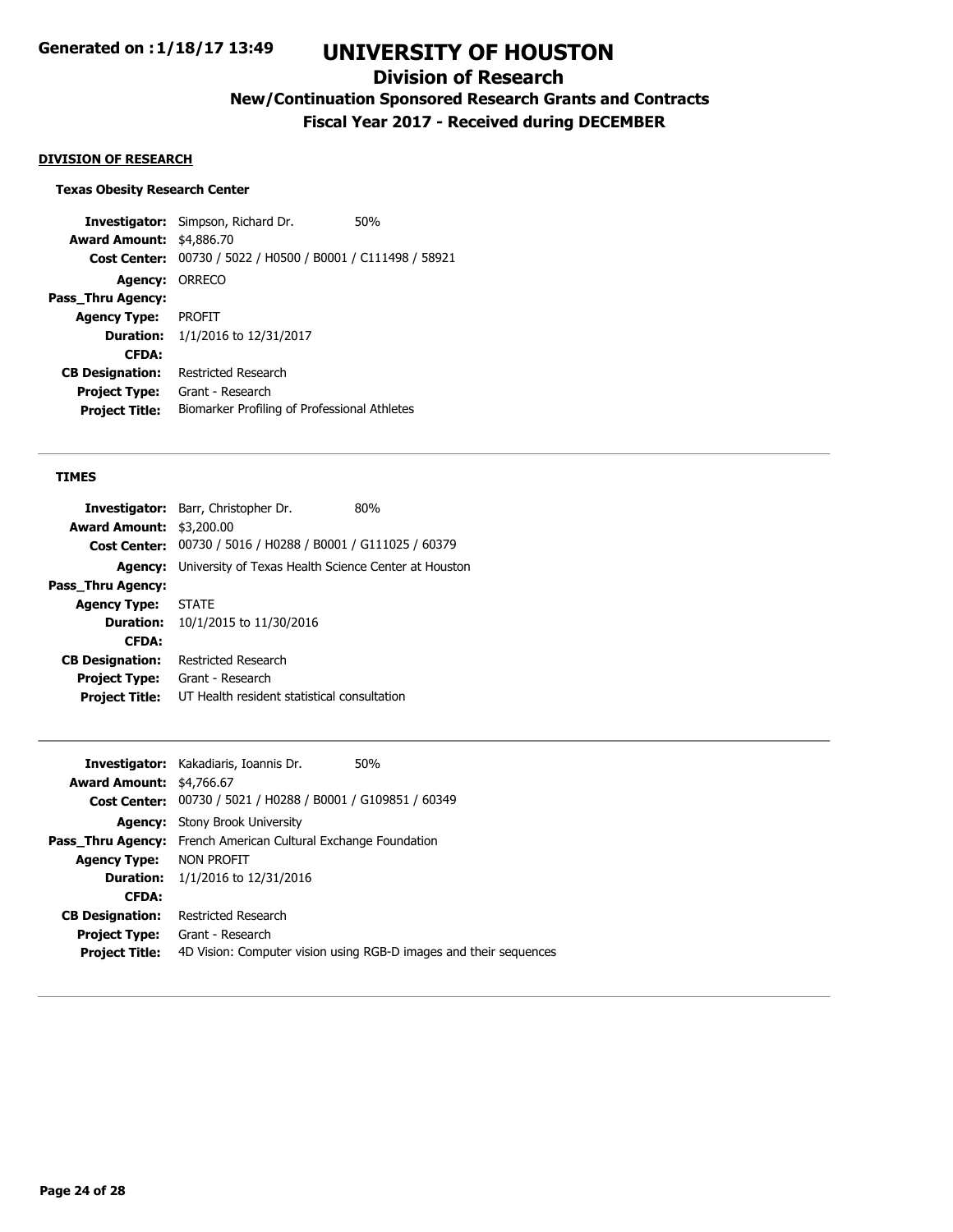## **Division of Research**

## **New/Continuation Sponsored Research Grants and Contracts**

**Fiscal Year 2017 - Received during DECEMBER**

#### **DIVISION OF RESEARCH**

#### **TIMES**

**Investigator:** Pavlidis, Ioannis Dr. 60% **Award Amount:** \$4,343.00 **Cost Center:** 00730 / 5021 / H0288 / B0001 / G111030 / 59976 **Agency:** Houston Methodist Research Institute **Pass\_Thru Agency: Agency Type:** NON PROFIT **Duration:** 7/1/2016 to 6/30/2017 **CFDA: CB Designation:** Restricted Research **Project Type:** Grant - Research **Project Title:** Reconstructive surgery resident stress while learning novel microsurgical task

#### **GRADUATE COLLEGE OF SOCIAL WORK**

#### **Child & Family for Innovative Research**

|                                   | <b>Investigator:</b> Sampson, McClain Dr.                   | 100% |
|-----------------------------------|-------------------------------------------------------------|------|
| <b>Award Amount: \$155,295.00</b> |                                                             |      |
|                                   | Cost Center: 00730 / 5021 / H0509 / B0001 / C111678 / 59496 |      |
|                                   | Agency: W. K. Kellogg Foundation                            |      |
| Pass_Thru Agency:                 |                                                             |      |
| <b>Agency Type: FOUNDATION</b>    |                                                             |      |
|                                   | <b>Duration:</b> 6/1/2016 to 5/31/2018                      |      |
| <b>CFDA:</b>                      |                                                             |      |
| <b>CB Designation:</b>            | Restricted Research                                         |      |
| <b>Project Type:</b>              | Grant - Research                                            |      |
| <b>Project Title:</b>             | Latina Maternal and Family Health Center                    |      |

|                                  | <b>Investigator:</b> Parrish, Danielle Dr.<br>100%                               |
|----------------------------------|----------------------------------------------------------------------------------|
| <b>Award Amount: \$23,522.00</b> |                                                                                  |
|                                  | Cost Center: 00730 / 5015 / H0509 / B0001 / G108089 / 59043                      |
|                                  | <b>Agency:</b> University of Texas at Austin                                     |
|                                  | <b>Pass Thru Agency:</b> National Institute on Alcohol Abuse and Alcoholism      |
| <b>Agency Type:</b>              | <b>FEDERAL</b>                                                                   |
|                                  | <b>Duration:</b> 9/10/2015 to 6/30/2017                                          |
| <b>CFDA:</b>                     | 93.273 Alcohol Research Programs                                                 |
| <b>CB Designation:</b>           | Restricted Research                                                              |
| <b>Project Type:</b>             | Grant - Research                                                                 |
| <b>Project Title:</b>            | Tablet-based intervention to prevent substance-exposed pregnancy in primary care |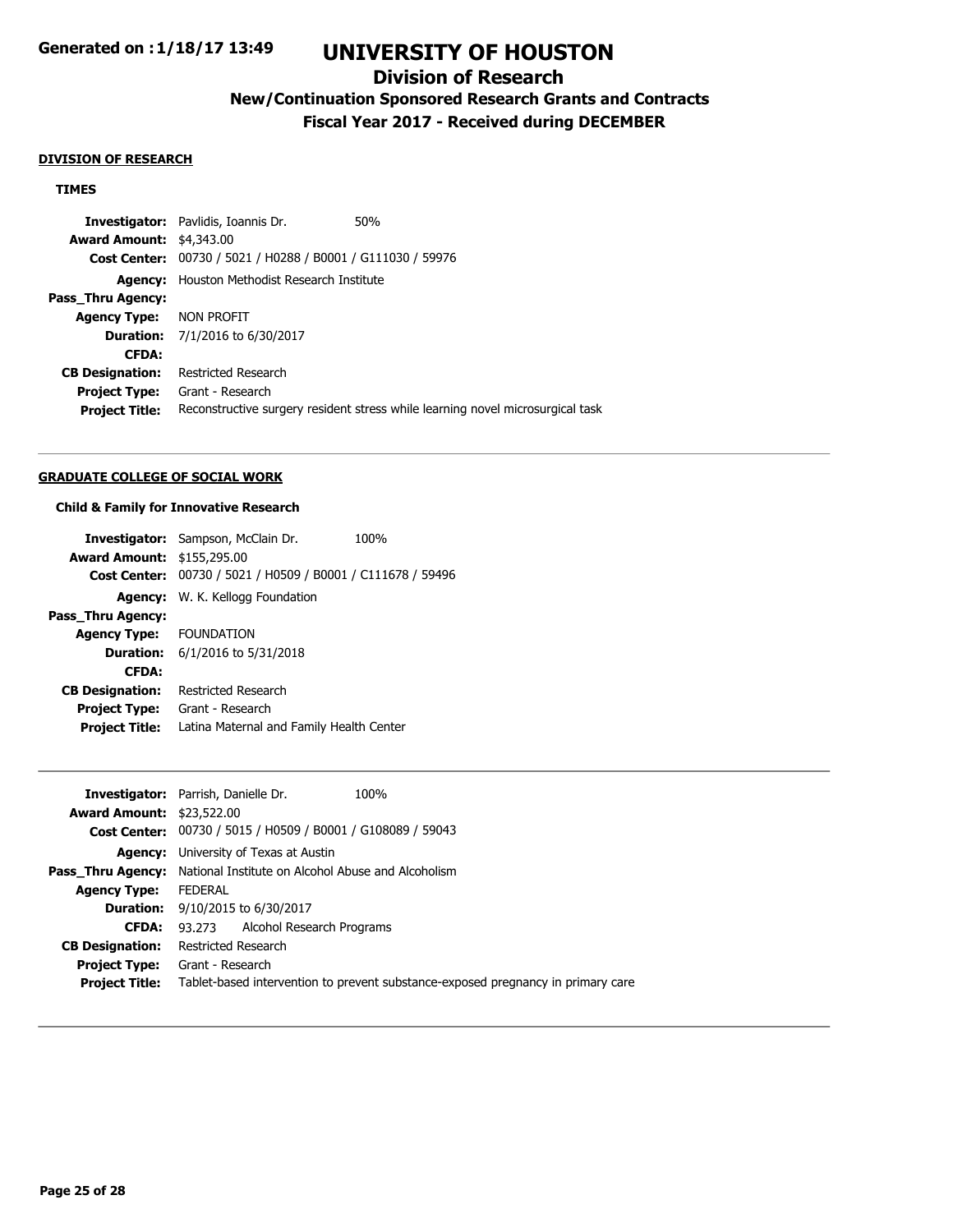## **Division of Research**

# **New/Continuation Sponsored Research Grants and Contracts**

**Fiscal Year 2017 - Received during DECEMBER**

#### **GRADUATE COLLEGE OF SOCIAL WORK**

## **Dean, Social Work**

**Investigator:** Pritzker, Suzanne Dr. 100% **Award Amount:** \$15,656.00 **Cost Center:** 00730 / 5021 / H0129 / B0001 / C111676 / 59574 **Agency:** Council on Social Work Education **Pass\_Thru Agency: Agency Type:** NON PROFIT **Duration:** 5/24/2016 to 5/1/2017 **CFDA: CB Designation:** Non Restricted Research **Project Type:** Grant - Research **Project Title:** Houston Policy Practice Placement Initiative

#### **SENIOR V.P. FOR ACADEMIC AFFAIRS AND PROVOST**

#### **UH Energy**

|                                 | Investigator: Krishnamoorti, Ramanan Dr.<br>50%                          |
|---------------------------------|--------------------------------------------------------------------------|
| <b>Award Amount: \$4,000.00</b> |                                                                          |
|                                 | Cost Center: 00730 / 5014 / H0567 / B0001 / G109791 / 57020              |
|                                 | <b>Agency:</b> Texas Commission on Environmental Quality                 |
|                                 | <b>Pass_Thru Agency:</b> U. S. Department of Treasury                    |
| <b>Agency Type:</b>             | <b>FEDERAL</b>                                                           |
|                                 | <b>Duration:</b> 8/1/2015 to 8/31/2018                                   |
| <b>CFDA:</b>                    | Resources and Ecosystems Sustainability, Tourist Opportunities<br>21.015 |
| <b>CB Designation:</b>          | Restricted Research                                                      |
|                                 | <b>Project Type:</b> Grant - Research                                    |
| <b>Project Title:</b>           | Subsea Systems Institute                                                 |
|                                 |                                                                          |

|                                 | <b>Investigator:</b> Tedesco, Joseph Dr.                           | 50%                                                            |
|---------------------------------|--------------------------------------------------------------------|----------------------------------------------------------------|
| <b>Award Amount: \$4,000.00</b> |                                                                    |                                                                |
|                                 | <b>Cost Center:</b> 00730 / 5014 / H0567 / B0001 / G109791 / 57020 |                                                                |
|                                 | <b>Agency:</b> Texas Commission on Environmental Quality           |                                                                |
|                                 | <b>Pass_Thru Agency:</b> U. S. Department of Treasury              |                                                                |
| <b>Agency Type:</b>             | <b>FEDERAL</b>                                                     |                                                                |
|                                 | <b>Duration:</b> $8/1/2015$ to $8/31/2018$                         |                                                                |
| <b>CFDA:</b>                    | 21.015                                                             | Resources and Ecosystems Sustainability, Tourist Opportunities |
| <b>CB Designation:</b>          | Restricted Research                                                |                                                                |
| <b>Project Type:</b>            | Grant - Research                                                   |                                                                |
| <b>Project Title:</b>           | Subsea Systems Institute                                           |                                                                |
|                                 |                                                                    |                                                                |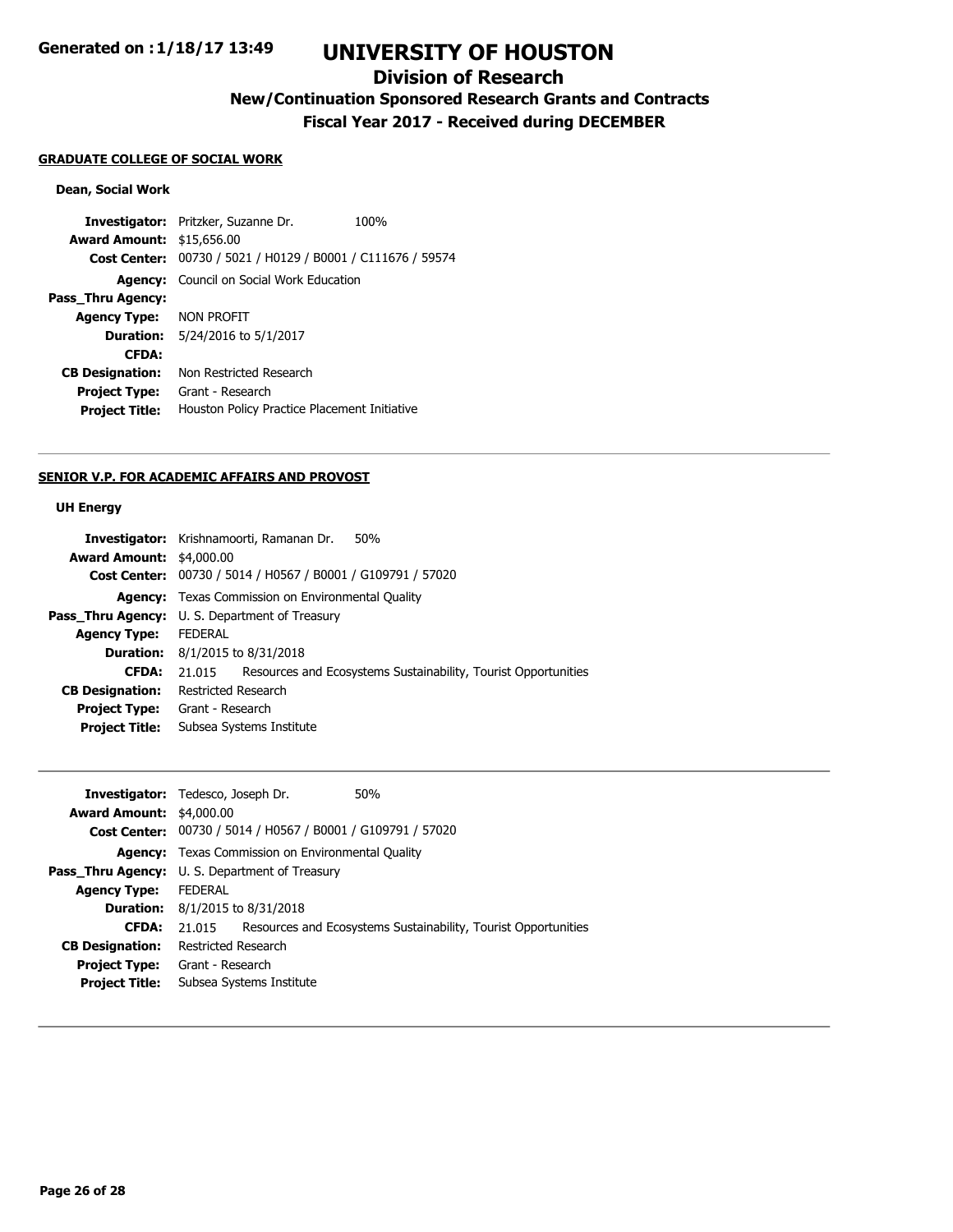### **Division of Research**

## **New/Continuation Sponsored Research Grants and Contracts**

**Fiscal Year 2017 - Received during DECEMBER**

#### **VICE PRESIDENT FOR ADMINISTRATION**

#### **KUHF - Radio**

**Investigator:** Shumate, Lisa Trapani Ms. 100% **Award Amount:** \$192,421.00 **Cost Center:** 00730 / 5021 / H0018 / C0001 / C112912 / 60343 **Agency:** Corporation for Public Broadcasting **Pass\_Thru Agency: Agency Type:** NON PROFIT **Duration:** 10/1/2016 to 9/30/2018 **CFDA: CB Designation:** Non Research **Project Type:** Grant - Public Service **Project Title:** Radio Community Service Grant 2017 (Restricted)

|                                   | <b>Investigator:</b> Shumate, Lisa Trapani Ms.<br>100%      |
|-----------------------------------|-------------------------------------------------------------|
| <b>Award Amount: \$545,669.00</b> |                                                             |
|                                   | Cost Center: 00730 / 5021 / H0018 / C0001 / C112890 / 60329 |
|                                   | <b>Agency:</b> Corporation for Public Broadcasting          |
| Pass Thru Agency:                 |                                                             |
| <b>Agency Type: NON PROFIT</b>    |                                                             |
| Duration:                         | 10/1/2016 to 9/30/2018                                      |
| <b>CFDA:</b>                      |                                                             |
| <b>CB Designation:</b>            | Non Research                                                |
| <b>Project Type:</b>              | Grant - Public Service                                      |
| <b>Project Title:</b>             | Radio Community Service Grant 2017                          |
|                                   |                                                             |

### **KUHT-TV**

|                                  | <b>Investigator:</b> Shumate, Lisa Trapani Ms.<br>100%             |
|----------------------------------|--------------------------------------------------------------------|
| <b>Award Amount: \$25,867.00</b> |                                                                    |
|                                  | <b>Cost Center:</b> 00730 / 5021 / H0436 / C0001 / C112894 / 60331 |
|                                  | <b>Agency:</b> Corporation for Public Broadcasting                 |
| Pass Thru Agency:                |                                                                    |
| <b>Agency Type: NON PROFIT</b>   |                                                                    |
| <b>Duration:</b>                 | 10/1/2016 to 9/30/2017                                             |
| <b>CFDA:</b>                     |                                                                    |
| <b>CB Designation:</b>           | Non Research                                                       |
| <b>Project Type:</b>             | Grant - Public Service                                             |
| <b>Project Title:</b>            | Television Interconnection Grant 2017                              |
|                                  |                                                                    |